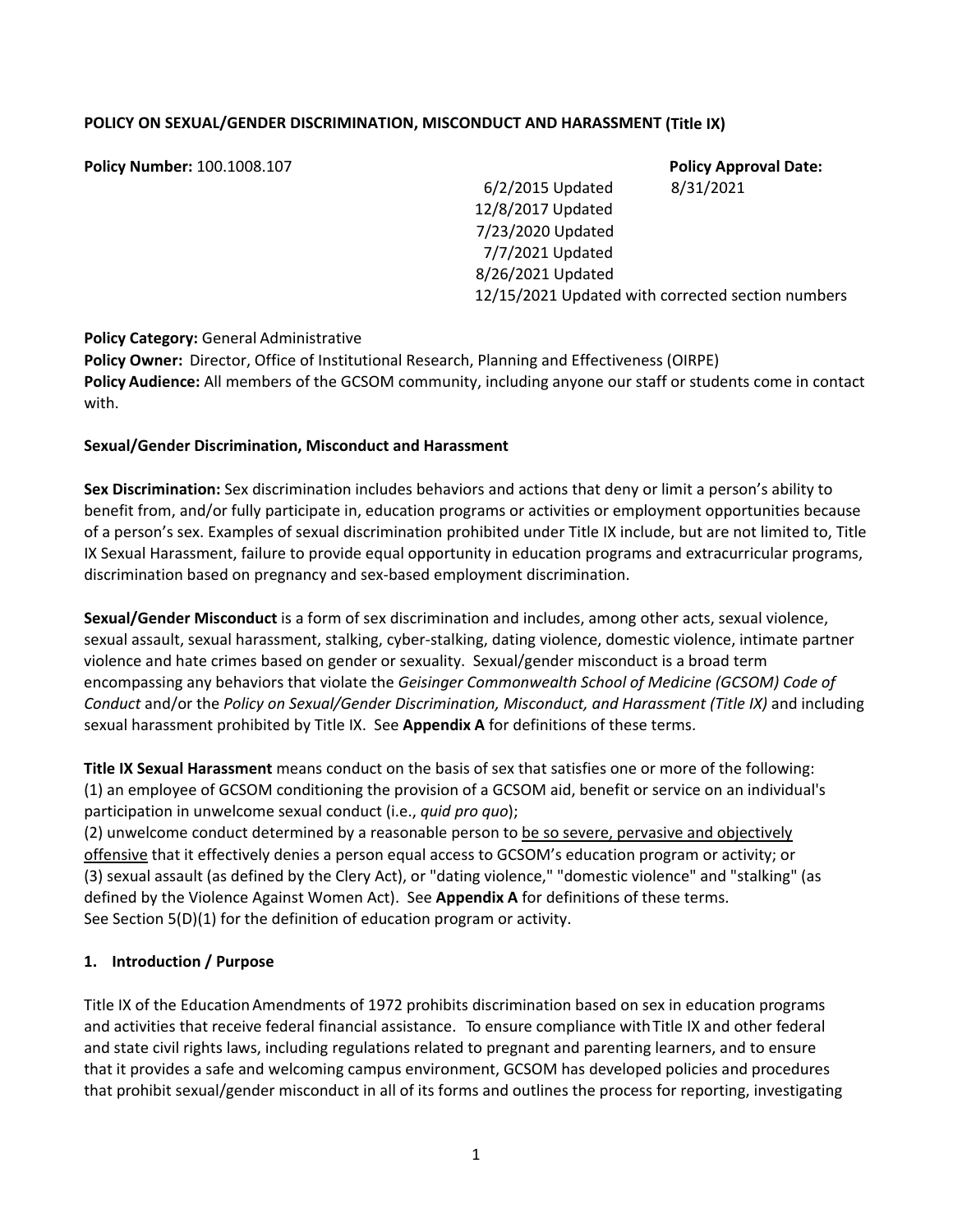and addressing violations of this policy. GCSOM complies with Title IX of the EducationAmendments of 1972 and the U.S. Department of Education's implementing regulations, the Jeanne Clery Disclosure of Campus Security Policy and Crime Statistics Act as amended by the Campus Sexual Violence Elimination Act (SaVE) Act, Section 304 of the Violence Against Women Reauthorization Act of 2013 and the Department's implementing regulations, and the Commonwealth of Pennsylvania law on Postsecondary Institution Sexual Harassment and SexualViolence Policy and Online Reporting System 24 P.S. § 20‐2001‐J, *et. seq.*

GCSOM strives to provide a learning and working environment for members of its community, as well as guests and visitors, that is free from all forms of sex discrimination, sexual/gender misconduct and Title IX Sexual Harassment. All members of the School of Medicine community are expected to conduct themselves in a manner that does not infringe upon the rights of others. GCSOM believes in zero tolerance for sexual/gender misconduct. Zero tolerance means that if, after following a prompt and equitable grievance procedure which affords the parties due process, the accused (the "respondent") is found to have violated this policy, GCSOM will impose sanctions on the respondent up to and including dismissal and provide appropriate remedies to the complainant. This policy has been developed to reaffirm these principles and to provide recourse for those individuals whose rights have been violated. This policy is intended to define community expectations and GCSOM's procedures to establish a mechanism for determining when those expectations have been violated.

This policy is not meant to inhibit or prohibit educational content or discussions inside or outside of the classroom that include controversial or sensitive subject matters protected by academic freedom. Academic freedom extends to topics that are pedagogically appropriate and germane to the subject matter of courses or that touch on academic exploration of matters of public concern.

GCSOM treats complainants and respondents equitably in its grievance procedure and includes a presumption that the respondent is not responsible for the alleged conduct until a determination regarding responsibility is made at the conclusion of the grievance procedure. GCSOM's resolution processes require an objective evaluation of all relevant evidence – including both inculpatory and exculpatory evidence.

### **Scope**

This policy addresses Title IX Sexual Harassment, as defined by the U.S. Department of Education (see above) and addresses all complaints of Title IX Sexual Harassment through its Title IX Grievance Process which complies with the Department's Title IX regulations (see Section 6(B)). This policy also addresses sex discrimination, retaliation, and other types of sexual/gender misconduct that do not meet the definition of Title IX Sexual Harassment, which will be handled through either the Title IX Grievance Process or the Other Sexual/Gender Misconduct Process depending on the nature of the alleged misconduct (see Section 6(C)). See Section 6 for further details. **Appendix B** addresses prohibited sex discrimination regarding pregnant and parenting learners.

This policy applies to all faculty, staff and students of GCSOM, as well as to others who participate in GCSOM programs and activities on all campus sites. Individuals who are found to have violated this policy and are members of the Geisinger community will be subject to discipline, up to and including termination or dismissal, and/or any other discipline deemed appropriate. In cases where the respondent is a third party who is not a Geisinger employee or student, GCSOM will still take steps to address any policy violations and provide supportive measures but its ability to take action will be limited by the amount of control that the school has over the third party. When employees are parties to a complaint, as either the complainant or respondent,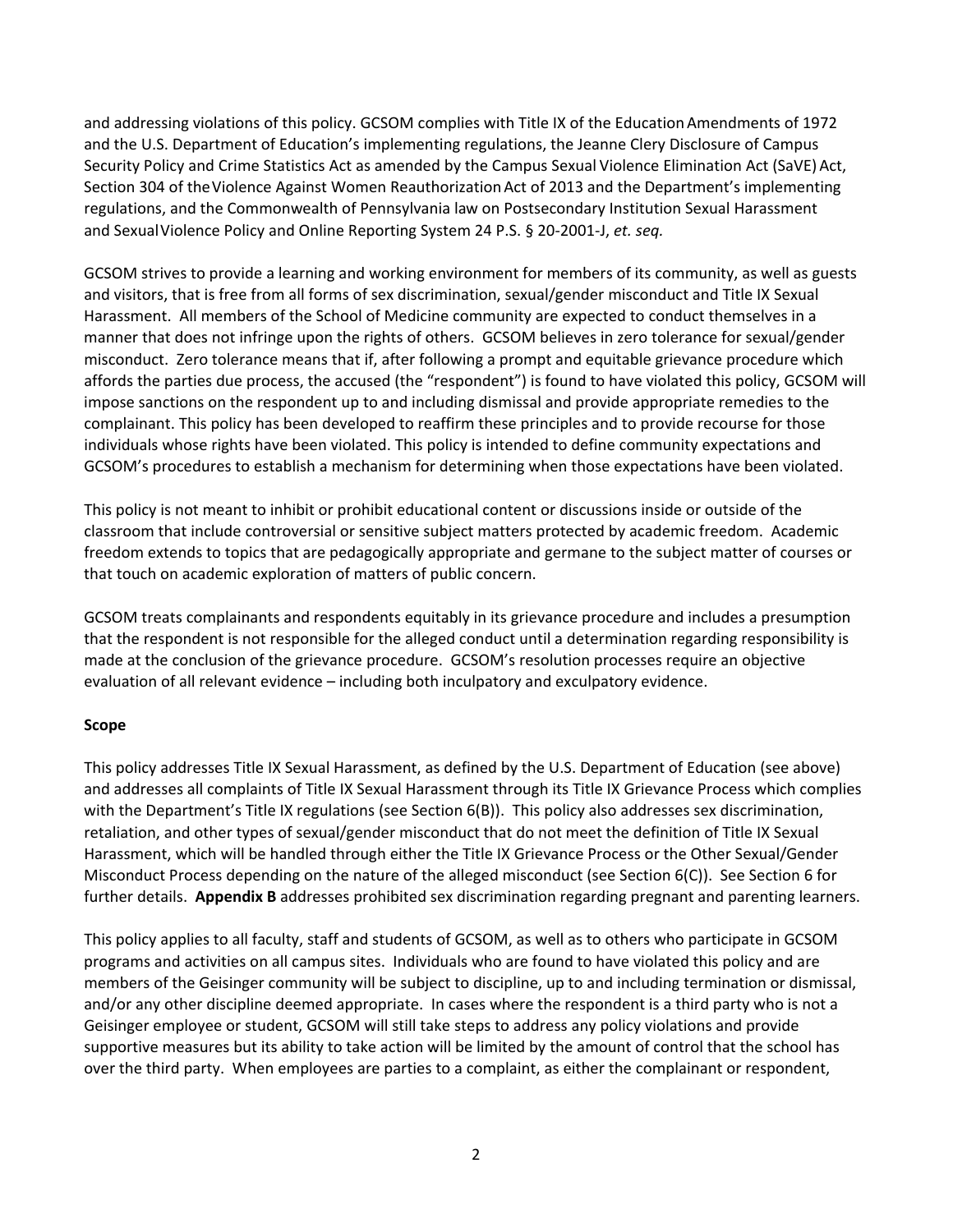Geisinger employee policies will also apply, and the Geisinger Human Resources Department will participate in the process.

## **2. Governance and Enforcement**

Appropriate Vice Dean for each school within GCSOM

## **3. Policy**

## **A. Statement on Title IX Non‐Discrimination**

GCSOM is prohibited by Title IX from discriminating on the basis of sex in the education programs and activities that it operates and this requirement to not discriminate extends to admissions and employment. Under Title IX, if GCSOM has actual knowledge of Title IX Sexual Harassment in its education program or activity against a person in the United States, GCSOM must respond promptly in a manner that is not deliberately indifferent. GCSOM's response would be deliberately indifferent only if its response to sexual harassment is clearly unreasonable in light of the known circumstances.

Sex discrimination, which includes sexual/gender misconduct and Title IX Sexual Harassment, is prohibited by this policy. This policy is applicable regardless of the sexual orientation and/or gender identity of individuals engaging in sexual activity. In addition, retaliation against the complainant or witnesses is also prohibited by this policy. See Section 9. Applicants, learners or employees who experience sex discrimination or sexual/gender misconduct are encouraged to report it as soon as possible.

Questions regarding Title IX may be referred to the Title IX Coordinator or the Title IX Associate Coordinator (referred to collectively as the Title IX Coordinators) or to the Federal Office of Civil Rights at OCR@ed.gov or the regional federal Office of Civil Rights at OCR.Philadelphia@ed.gov.

# **B. Title IX Coordination**

GCSOM's Title IX Coordinators oversee compliance with all aspects of this *Policy on Sexual/Gender Discrimination, Misconduct and Harassment*, including the sections related to pregnant and parenting students. See **Appendix B**. The Title IX Coordinator(s) will be informed of all reports of sexual/gender misconduct, and will oversee GCSOM's centralized review, investigation and resolution of those reports to ensure GCSOM's compliance with Title IX and the effective implementation of this policy. Questions about any parts of this policy should be directed to one of the Title IX Coordinators. Anyone wishing to make a report relating to sex discrimination or sexual/gender misconduct may do so by reporting the concern to a GCSOM Title IX Coordinator or to any school official with authority to institute corrective measures on behalf of the school. GCSOM's officials with authority are:

- President and Dean
- Vice President for Academic Affairs and Vice Dean for Medical Education
- Associate Dean for Student Affairs
- Chair of the Department of Medical Education
- Vice Dean for Graduate Education
- Associate Dean for Graduate Academic Affairs.
- Director, Office of Institutional Research, Planning and Effectiveness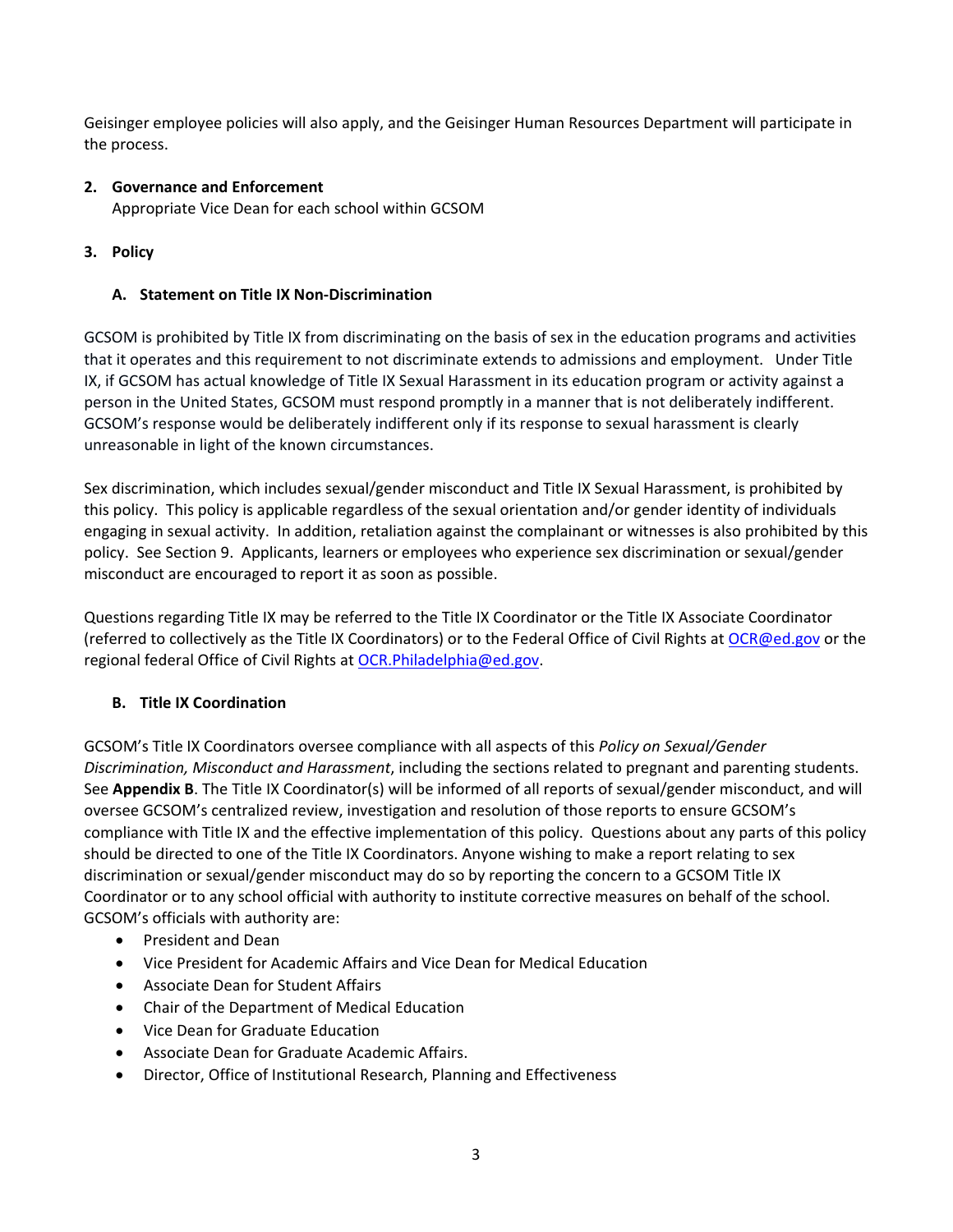Any of the above named "officials with authority" must report the incident to the Title IX Coordinator, including the student's name. If the student wishes the report to remain confidential and anonymous, they should speak to a resource advisor or other trusted member of the faculty or staff who will report the incident to the Title IX Coordinator but is not required to include the student's name. The student may also speak with a peer resource advisor who is encouraged to report the incident to the Title IX Coordinator and is not required to include the student's name.

### **Title IX Coordinator**

Arthur Breese (570) 808‐5809 Geisinger South Wilkes‐Barre Email: awbreese@geisinger.edu

## **Title IX Associate Coordinator for the School of Medicine (Undergraduate Medical Education and Graduate Programs)**

Andrea Mulrine (570) 510‐0845 MSB, 525 Pine Street, Scranton Email: amulrine@som.geisinger.edu

## **C. Dissemination of Policy**

GCSOM's nondiscrimination policy and its grievance procedure and the contact information for its Title IX Coordinators is provided to all applicants for admission and employment, learners and employees. This information is available online at www.geisinger.edu/titleix.

## **4. Reporting Procedures**

Any applicant, learner, employee or member of the GCSOM community who has experienced sex discrimination, sexual/gender misconduct, or Title IX Sexual Harassment is encouraged to immediately seek help. In circumstances involving sexual violence or assault, GCSOM encourages all individuals to seek assistance from a medical provider and/or law enforcement as indicated immediately after an incident of sexual/gender misconduct, whether or not the individual plans to pursue criminal action. See Section 14 for further information.

GCSOM encourages anyone who has experienced any form of sex discrimination or sexual/gender misconduct to report the incident promptly and to pursue GCSOM remedies and interventions as described below, as well as criminal action, if applicable. GCSOM takes complaints seriously and the Title IX Coordinators are prepared to assist complainants to ensure their safety and to provide supportive measures.

GCSOM requires faculty and staff who witness or learn of any incidents of sex discrimination or sexual/gender misconduct to report the issue to the Title IX Coordinator. GCSOM encourages students who witness or learn of any incidents of sex discrimination or sexual/gender misconduct to report the issue to the Title IX Coordinator. Any person may report sexual/gender discrimination, harassment or misconduct whether or not they are the person alleged to be the receiver of such conduct at any time. In such cases where an individual other than the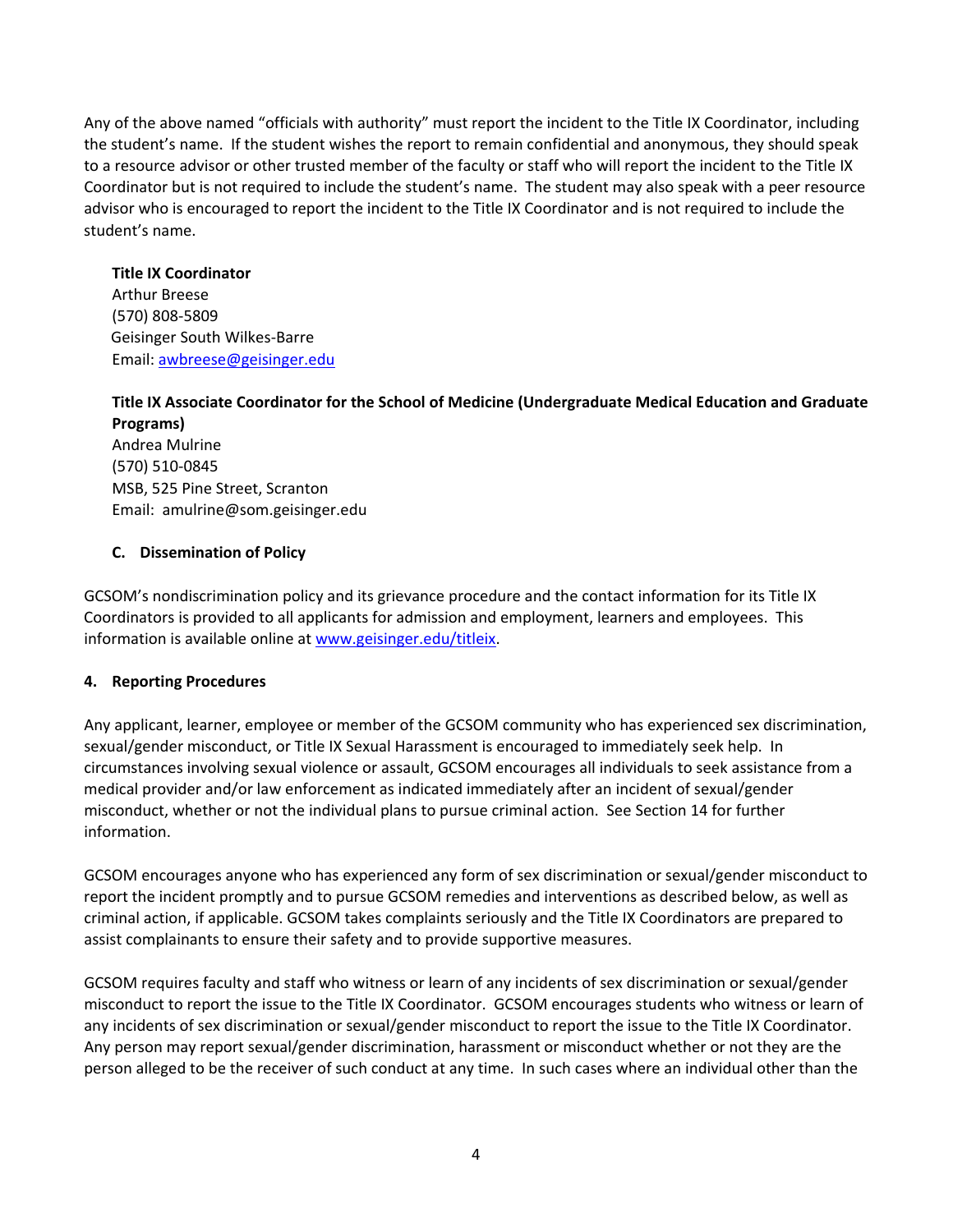one experiencing the misconduct makes the report, the Title IX Coordinator will reach out to the party involved (complainant) to offer supportive measures and provide information on filing a formal complaint.

## **A. Reporting Options**

Reports of sex discrimination, sexual/gender misconduct, or Title IX Sexual Harassment can be made to the Title IX Coordinator via mail, email, phone or in person at the contact information listed directly above in Section 3(B). In addition, reports can be made to any GCSOM official with authority listed above in Section 3(B). These school officials will be required to notify the Title IX Coordinator of any reports of sex discrimination or sexual/gender misconduct, including the name of the complainant.

Individuals also have the right to file a formal grievance with the U.S. Department of Education's Office for Civil Rights or the regional OCR office if they believe GCSOM has discriminated on the basis of sex, retaliated against a complainant, witness or respondent, or failed to follow the procedures set forth in this policy:

## **Office for Civil Rights (OCR) Regional Office:**

TheWanamaker Building 100 Penn Square East, Suite 515, Philadelphia, PA 19107‐3323. Telephone:(215) 656‐8541. Fax:(215) 656‐8605. Email:OCR.Philadelphia@ed.gov

# **National Office:**

400 Maryland Avenue, SW Washington, DC 20202‐1100 Customer Service Hotline #: (800) 421‐3481 Fax: (202) 453‐6012 TDD#: (877) 521‐2172 Email: OCR@ed.gov Web: http://www.ed.gov/ocr https://www2.ed.gov/about/offices/list/ocr/complaintintro.html

## **B. Anonymous Reports**

Anonymous reports can be made by anyone experiencing sexual/gender misconduct and/or anyone observing sexual/gender misconduct using the online reporting form posted at: https://vtools.tcmc.edu/sis/titleix/

## or the following reporting hotlines:

Employees may report on an Anonymous Geisinger Hotline hosted by Global Compliance, Inc. at 800‐292‐1627 or http://www.geisinger.org/alertline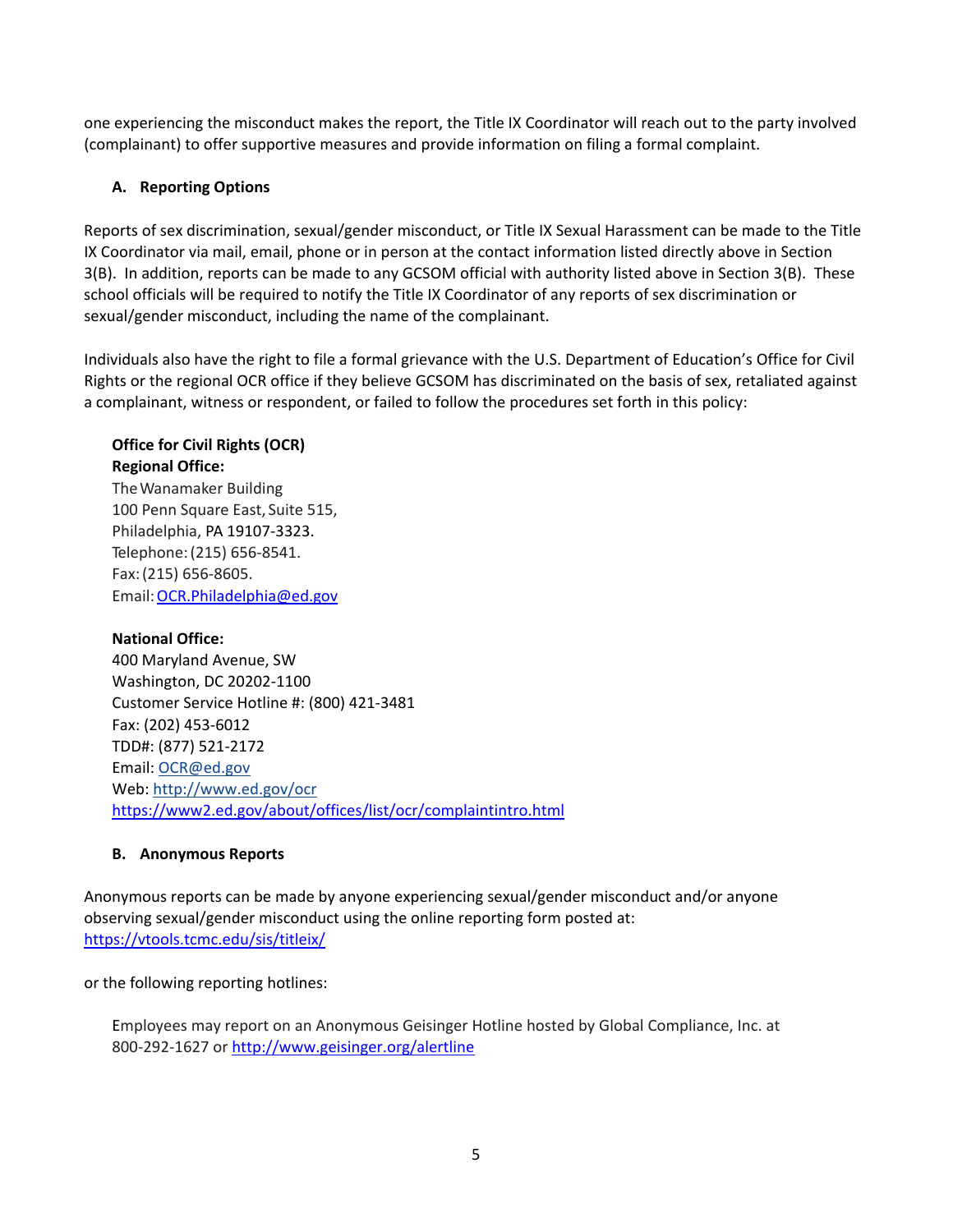Learners may report at the Anonymous Ethics Hotline 844‐600‐0042 or www.lighthouse‐services.com/gcsom‐student

Note that these anonymous reports will prompt a review by the Title IX Coordinator. The School's response to anonymous reports may, however, be limited by the amount of information provided on these reports.

In the event that an incident involves alleged misconduct by a Title IX Coordinator, reports should be made directly to the Director, Office of Institutional Research, Planning and Effectiveness, Kevin Perneta, (570) 955‐ 1336 or kperneta@som.geisinger.edu.

# **C. False Reports**

GCSOM will not tolerate intentional false reporting of incidents. It is a violation of the Student Code of Academic and Professional Integrity Governing the MD Program, the Graduate Student Code of Conduct and Geisinger's Code of Conduct to make an intentionally false report of any policy violation, and it may also violate state criminal statutes and civil defamation laws.

## **D. Amnesty for Those Who Experience Sexual/Gender Misconduct and for Witnesses**

The GCSOM community encourages the reporting of misconduct and crimes by those who experience it, as well as those who witness it. Sometimes, witnesses or complainants are hesitant to report to school officials or participate in resolution processes because they fear that they themselves may be accused of policy violations, such as abusing alcohol or drugs at the time of the incident. It is in the best interests of this community that as many individuals as possible choose to report to school officials, and that witnesses come forward to share what they know. To encourage reporting, GCSOM pursues a policy of offering those who experience misconduct, as well as any witnesses, amnesty from minor policy violations related to the incident, including any minor drug and alcohol violations.

Sometimes, learners are hesitant to offer aid to others for fear that they may get themselves in trouble (for example, a learner who has been drinking might hesitate to help take a sexual/gender misconduct victim to security). GCSOM pursues a policy of amnesty for learners who offer help to others in need. While standards of professionalism are paramount in medicine and as patient safety is of primary concern, professionalism policy violations, and especially concerns related to drug and alcohol misuse will generally be addressed through education and/or screening and treatment options, rather than punishment, to those who offer their assistance to others in need.

GCSOM will not be able to overlook serious policy violations or a pattern of policy violations.

## **5. Initial Response to Reports of Sexual/Gender Misconduct**

Upon receipt of a report, the Title IX Coordinator will take prompt and effective action by reaching out to the complainant. The Title IX Coordinator will notify the complainant of the availability of supportive measures with or without the filing of a formal complaint, consider the complainant's wishes with respect to supportive measures and explain to the complainant the process for filing a formal complaint. The Title IX Coordinator will consider the nature of the report, the safety of the individual and the GCSOM community, the complainant's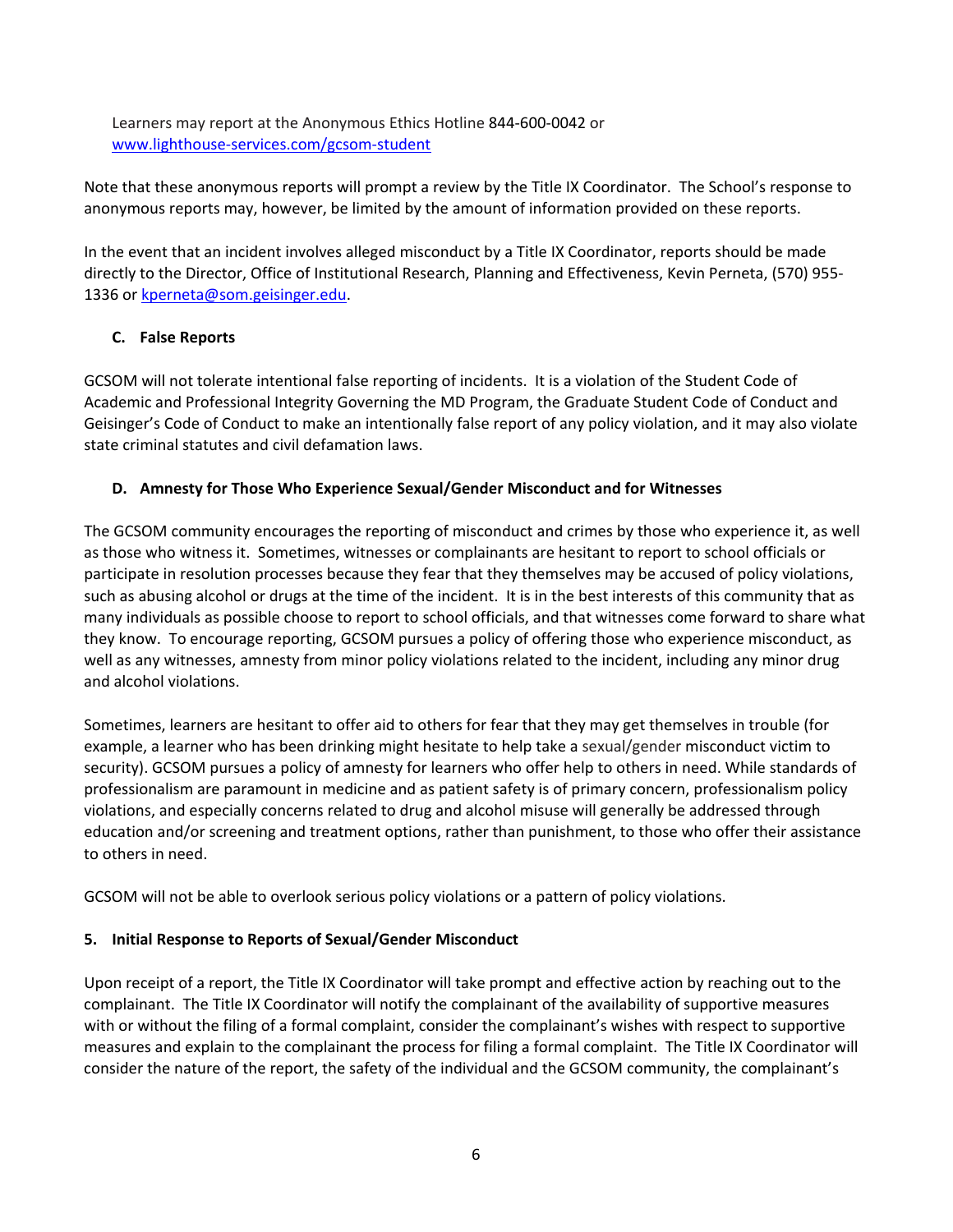expressed preference for resolution, and the necessity for any supportive measures or emergency removal to protect the safety of the complainant or the community.

## **A. Supportive Measures**

Supportive measures are non‐disciplinary, non‐punitive individualized services offered as appropriate, as reasonably available, and without fee or charge to the complainant or the respondent. Such measures are designed to restore or preserve equal access to GCSOM's education program or activity without unreasonably burdening the other party, including measures designed to protect the safety of all parties or GCSOM's educational environment, or to deter sexual harassment. Supportive measures are available to complainants with or without the filing of a formal complaint.

Supportive measures may include counseling, extensions of deadlines or other course-related adjustments, modifications of work or class schedules, adjustment of learning modality, campus escort services, mutual restrictions on contact between the parties, changes in work locations, leaves of absence, increased security and monitoring of certain areas of the campus and other similar measures. The Chair of the Department of Medical Education or the Associate Dean for Graduate Academic Affairs will be consulted regarding any supportive measures regarding course or program‐related adjustments.

When the complainant and the respondent participate in the same courses, or participate in the same activities, the parties may request that a fair and immediate way to reassign and/or move one of the persons be decided upon by the designee of the Vice Dean of the appropriate GCSOM school. The Chair of the Department of Medical Education or the Associate Dean for Graduate Academic Affairs will be consulted in making a determination regarding an alternative classroom assignment(s) for the respondent and/or the complainant.

GCSOM will keep any supportive measures provided to the complainant or respondent confidential, to the extent that maintaining such confidentiality would not impair the ability of GCSOM to provide the supportive measures (for example, issuing mutual restrictions on contact requires disclosure to both parties). The Title IX Coordinator is responsible for coordinating the effective implementation of supportive measures.

If GCSOM does not provide supportive measures to a complainant, the Title IX Coordinator will document the reasons why such a response was not clearly unreasonable in light of the known circumstances.

# **B. Emergency Removal**

In general, GCSOM will not impose any disciplinary sanctions or other actions that are not supportive measures on the respondent without following its grievance procedure. However, in some circumstances, GCSOM may suspend a learner-respondent from its education programs or activities on an emergency basis. Before suspending the respondent, the Title IX Coordinator, the school's Public Safety Manager and the Vice Dean of the appropriate GCSOM school will conduct an individualized safety and risk analysis to determine if there is an immediate threat to the physical health or safety of any student or other individual arising from the allegations of sexual/gender misconduct which justifies the removal of the respondent. If GCSOM makes the decision to temporarily remove the respondent, GCSOM will provide the respondent with notice and an opportunity to challenge the decision immediately following the removal. The Vice Dean of the appropriate school at GCSOM will make all decisions regarding emergency removal of learners.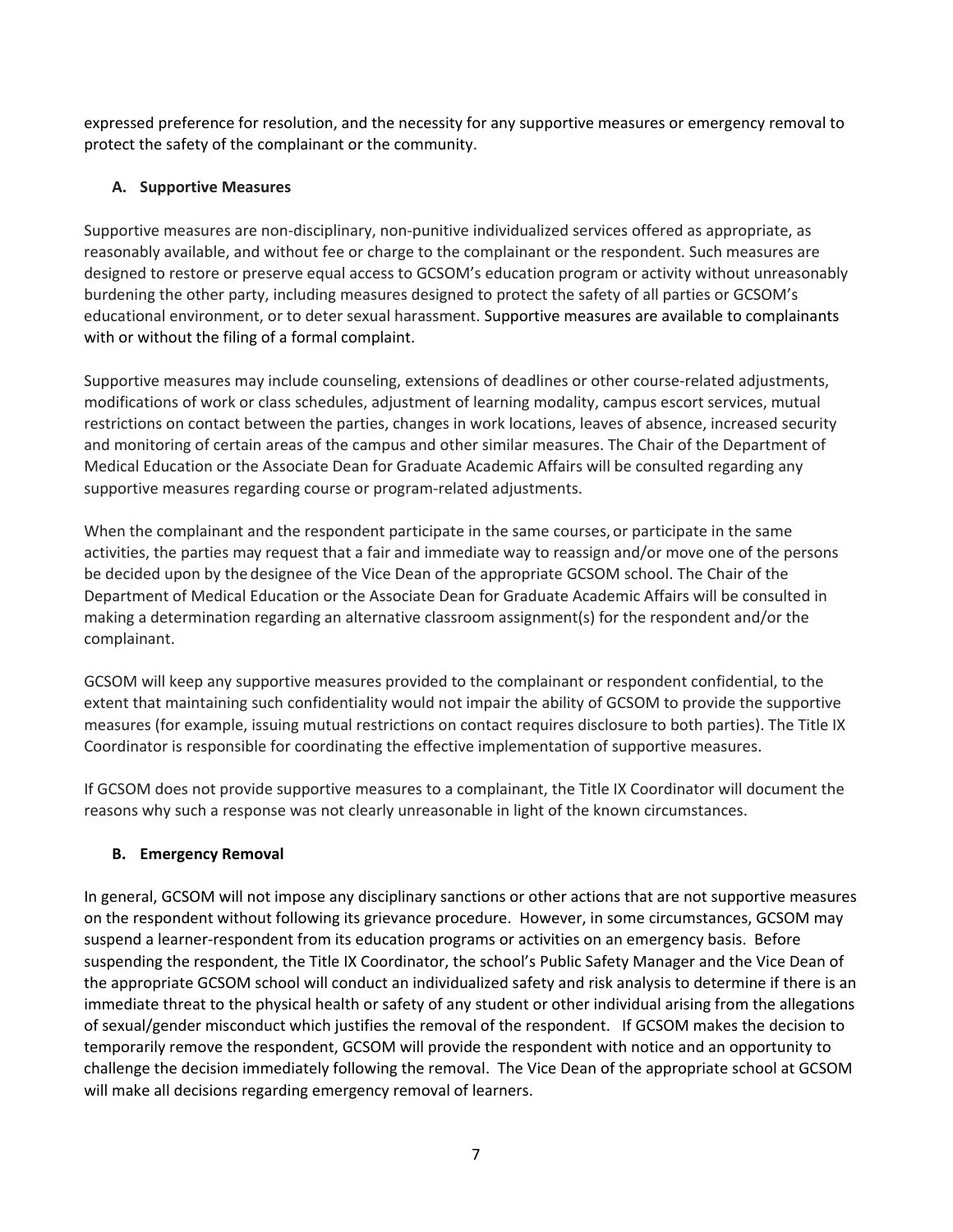GCSOM has the discretion to place employee‐respondents on administrative leave of absence during the pendency of the grievance procedure. (See Geisinger's *Performance Improvement & General Standards of Conduct* policy.)

# **C. Formal Complaint**

A formal complaint must be filed before GCSOM will initiate its grievance procedure. The formal complaint can either be filed by a complainant or signed by the Title IX Coordinator.

The complainant may submit a formal complaint to the Title IX Coordinator in person, by mail or by electronic mail. The formal complaint must include the complainant's physical or digital signature, or otherwise indicate that the complainant is the person filing the formal complaint.

In general, the Title IX Coordinator will honor the decision of the complainant regarding filing a formal complaint unless there is information available that places the complainant or others in the community at risk. In cases where the complainant does not choose to file a formal complaint but where the Title IX Coordinator, after considering all of the circumstances, determines that GCSOM must initiate the grievance process to avoid being deliberately indifferent (such as when an individual or other members of the community may be at risk), the Title IX Coordinator may sign the formal complaint. GCSOM will not act with deliberate indifference in response to any formal complaint.

Formal complaints afford privacy, to the extent possible, to all parties involved in a report of sexual/gender misconduct. Only a small group of officials who need to know will be told about the formal complaint, which may include but is not limited to, the Associate Dean for Student Affairs, the Associate Dean for Graduate Academic Affairs and the Public Safety Manager. Information will be shared as necessary with investigators, decision‐makers and witnesses. The circle of people with this knowledge will be kept as tight as possible to preserve the parties' privacy.

# **D. Classification of Formal Complaint**

After a formal complaint is filed, the Title IX Coordinator will determine whether the complaint is alleging Title IX Sexual Harassment, sex discrimination, retaliation or another type of sexual/gender misconduct prohibited by this policy.

In order to be considered Title IX Sexual Harassment, the alleged misconduct must meet the definition of Title IX Sexual Harassment set forth in Section 1, as well as all of the following jurisdictional requirements:

- 1. The misconduct must occur within GCSOM's "education program or activity" which includes locations, events or circumstances over which GCSOM exercised substantial control over both the respondent and the context in which the sexual harassment occurs, and also includes any building owned or controlled by a student organization that is officially recognized by GCSOM.
- 2. The alleged misconduct must occur in the United States.
- 3. The complainant must be participating in or attempting to participate in a GCSOM education program or activity.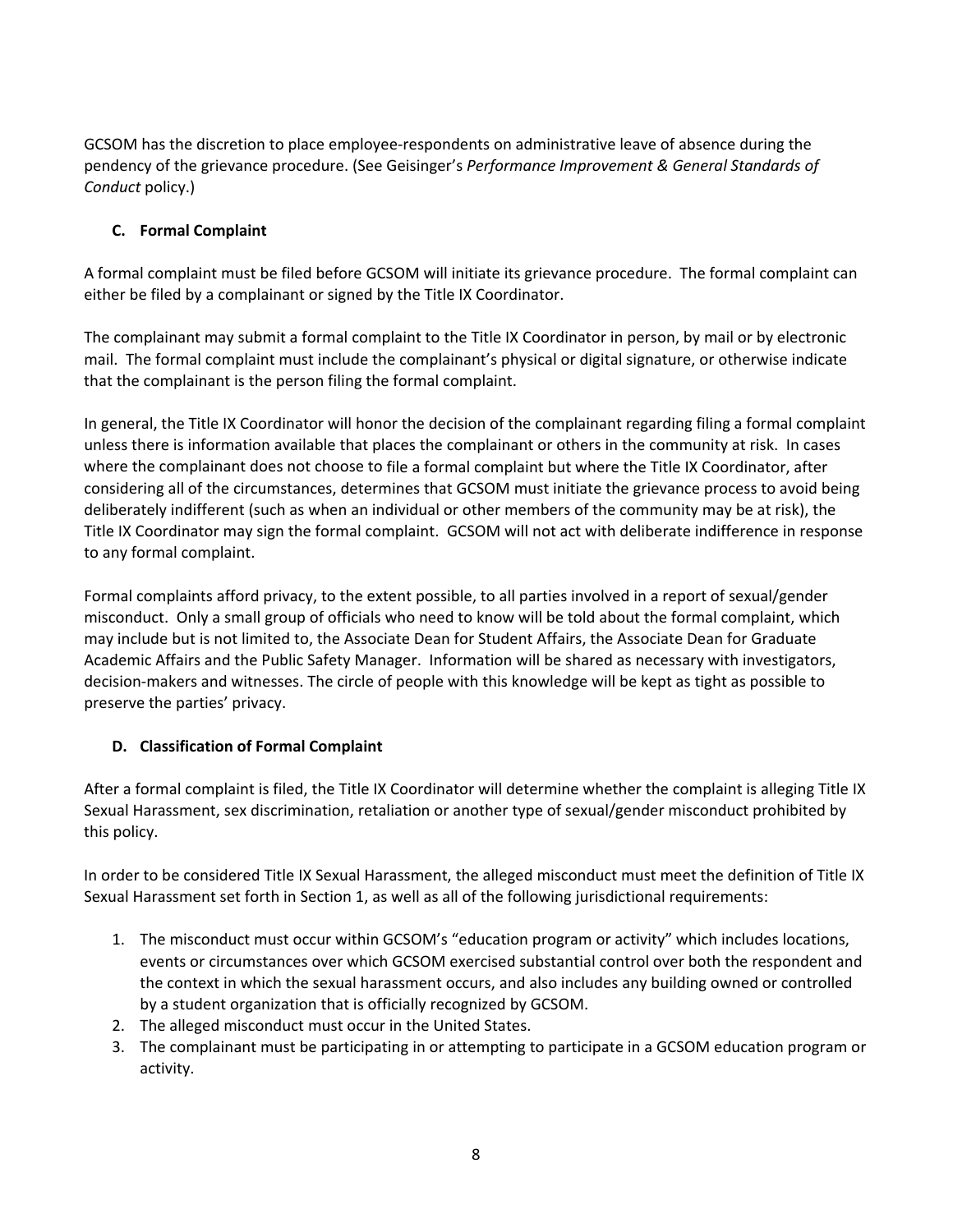If the alleged misconduct does not meet the definition of Title IX Sexual Harassment and the related jurisdictional requirements, the Title IX Coordinator will decide whether it otherwise meets the definitions of sex discrimination or sexual/gender misconduct in Section 1 or the definition of retaliation in Section 9. The alleged misconduct may also be referred to the Associate Dean for Student Affairs or the Associate Dean for Graduate Academic Affairs to be handled under the *Policy on Student Mistreatment* or the *Graduate Ethics Committee*.

The classification of the formal complaint will determine which grievance process is utilized in Section 6.

# **E. Dismissal of a Formal Complaint**

If the Title IX Coordinator determines that alleged sexual/gender misconduct does not meet the definition of Title IX Sexual Harassment or the jurisdictional requirements discussed above, the formal complaint will be dismissed as a Title IX formal complaint and continue as a sexual/gender misconduct formal complaint.

The Title IX Coordinator may also dismiss a Title IX Sexual Harassment or a sexual/gender misconduct formal complaint, if at any time during the investigation or hearing:

- A complainant notifies the Title IX Coordinator in writing that the complainant would like to withdraw the formal complaint or any allegations therein;
- The respondent is no longer enrolled at or employed by GCSOM;
- Specific circumstances prevent GCSOM from gathering evidence sufficient to reach a determination as to the formal complaint or allegations therein; or
- The alleged misconduct is not sexual/gender misconduct prohibited by this policy.

The Title IX Coordinator will promptly send written notice of the dismissal and reason(s) therefor simultaneously to the parties (complainant and respondent), which will also notify the complainant of the right to appeal a dismissal. See Section 8 for more information on appeals.

# **F. Consolidation of Formal Complaints**

The Title IX Coordinator may consolidate formal complaints as to allegations of sexual harassment against more than one respondent, or by more than one complainant against one or more respondents, or by one party against the other party, where the allegations of sexual harassment arise out of the same facts or circumstances.

# **G. Confidentiality**

GCSOM will keep confidential the identity of any individual who has made a report or complaint of sex discrimination, including any individual who has made a report or filed a formal complaint of sexual/gender misconduct, any complainant, any individual who has been reported to be the perpetrator of sex discrimination, any respondent and any witness, except as may be permitted by the FERPA statute, 20 U.S.C. 1232g, or FERPA regulations, 34 CFR part 99, or as required by law, or to carry out GCSOM's sexual/gender misconduct grievance procedure.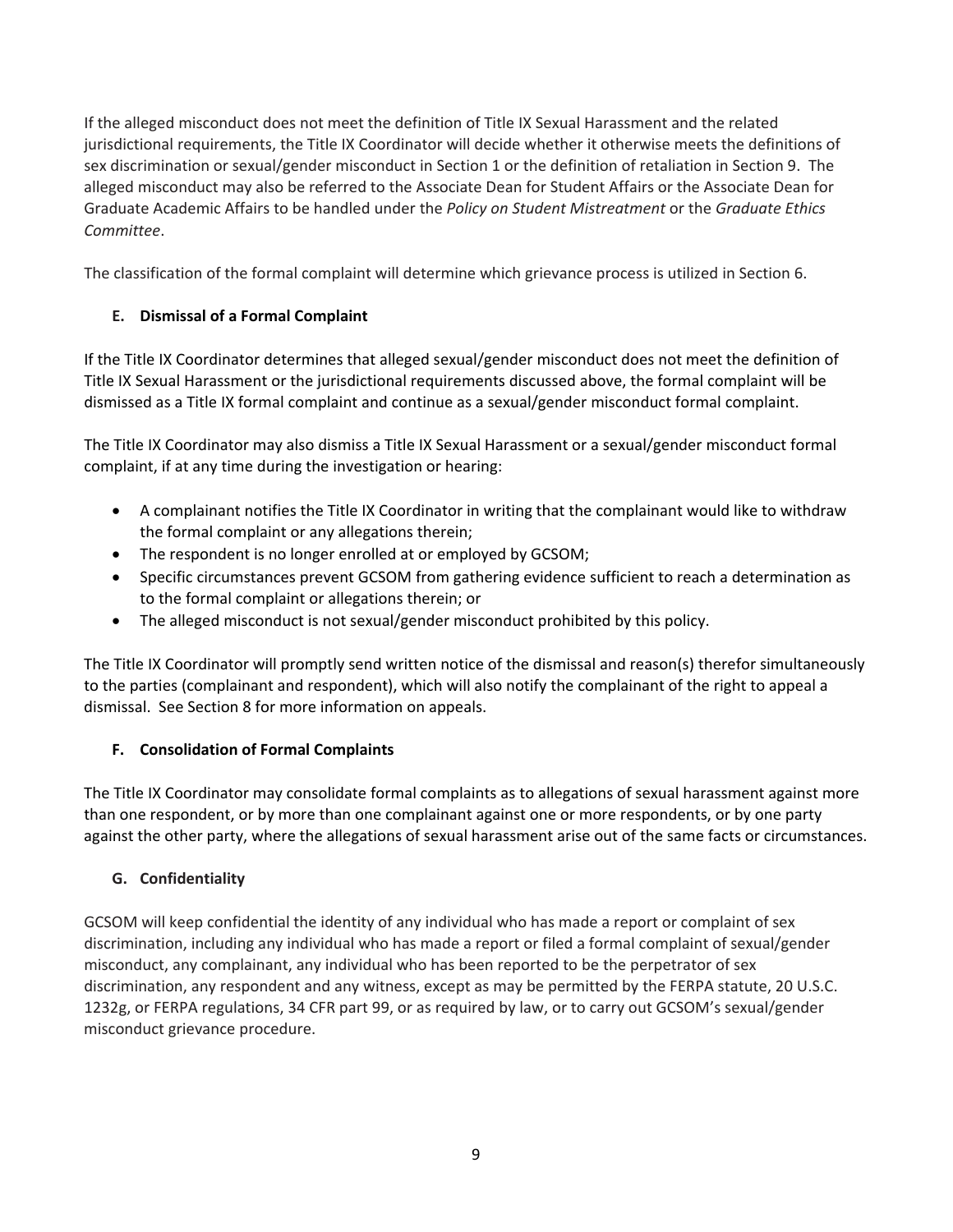## **6. Grievance Procedures**

GCSOM has developed two separate grievance processes within its grievance procedure: the Title IX Grievance Process, which complies with the U.S. Department of Education's requirements in its Title IX regulations, and the Other Sexual/Gender Misconduct Grievance Process.

Formal complaints regarding allegations of Title IX Sexual Harassment, sexual assault, domestic violence, dating violence, stalking and non‐consensual sexual contact will be resolved through the Title IX Grievance Process. See Section 6(B).

Formal complaints regarding sex discrimination, retaliation and other sexual/gender misconduct will be resolved through the Other Sexual/Gender Misconduct Grievance Process. See Section 6(C).

These grievance processes apply when a GCSOM learner is a complainant or a respondent (even if an employee is the respondent or complainant, respectively). Complaints between GCSOM employees will only be handled through this grievance procedure if the alleged misconduct is Title IX Sexual Harassment. All other complaints between employees will be referred to Human Resources.

GCSOM plans to conclude the grievance procedure in reasonably prompt time frames. Any time frames listed below are subject to change for good cause. Good cause may include considerations such as the absence of a party, a party's advisor or a witness; concurrent law enforcement activity; or the need for language assistance or accommodation of disabilities. Written notice of any delay or extension and the corresponding reasons will be provided to the complainant and the respondent.

All required notices will be shared simultaneously with the complainant and respondent for either formal or informal resolution procedures via email. At the discretion of the Title IX Coordinator, notices may also be sent via postal mail.

## **A. Notice of Allegations**

After receiving a formal complaint, the Title IX Coordinator will provide a written notice to the complainant and respondent, which includes:

- A determination of whether the alleged conduct would qualify as Title IX Sexual Harassment or if it is not Title IX Sexual Harassment, whether the alleged conduct would qualify as sexual/gender misconduct otherwise prohibited by this policy;
- Notification of which grievance process applies to the alleged misconduct (see above) and an explanation of the grievance process that applies as well as the informal resolution process;
- A list of the allegations of misconduct potentially constituting Title IX Sexual Harassment or other sexual/gender misconduct prohibited by this policy, including sufficient details known at the time such as the identities of the parties involved in the incident, the conduct allegedly constituting sexual/gender misconduct and the date and location of the alleged incident;
- A statement that the respondent is presumed not responsible for the alleged conduct and that a determination regarding responsibility is made at the conclusion of the grievance process;
- Notification that the parties may have an advisor of their choice, who may be, but is not required to be, an attorney;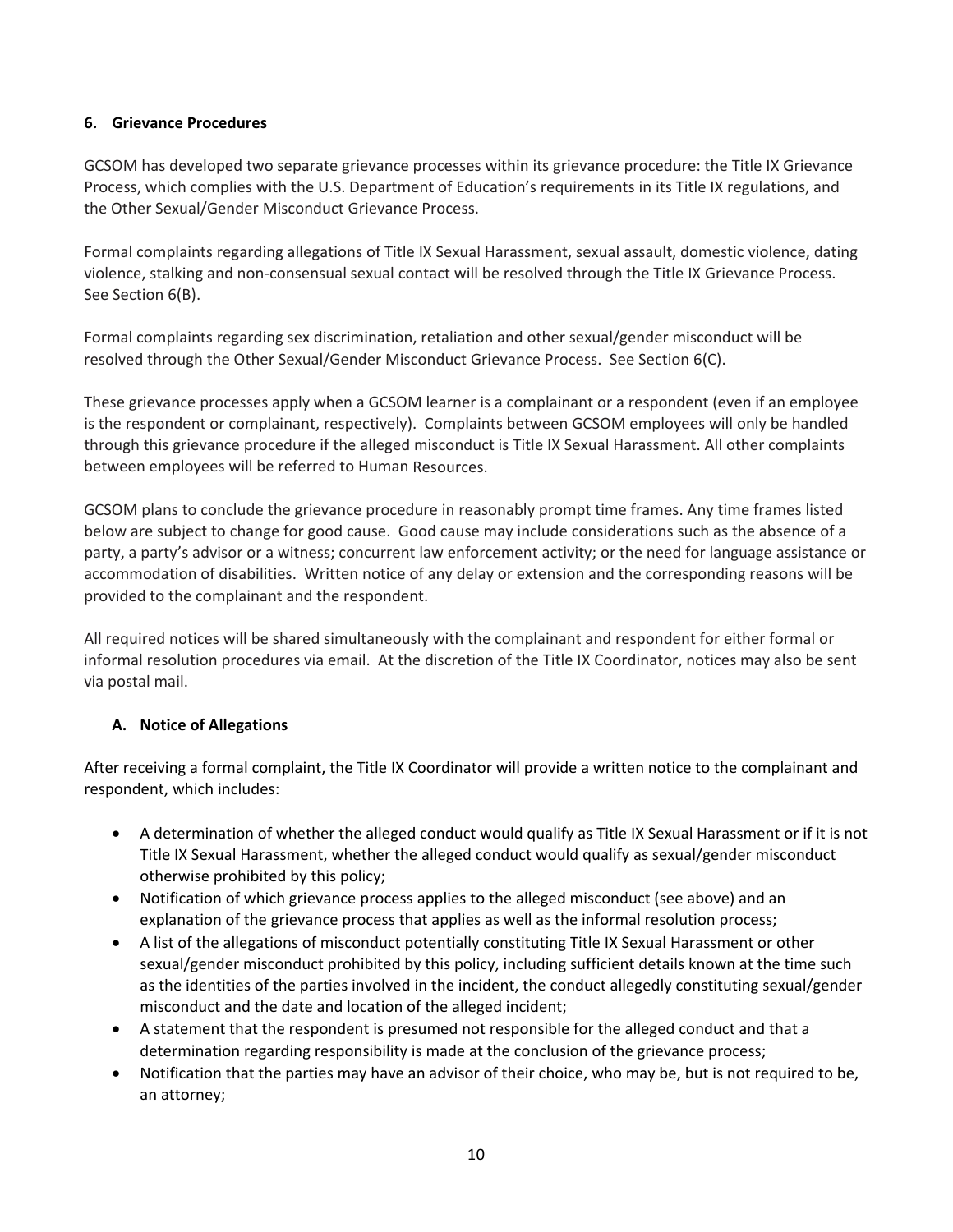- Notification that the parties may inspect and review evidence;
- Notification of the provisions in GCSOM's code of conduct that prohibit knowingly making false statements or knowingly submitting false information during the grievance process;
- The name of the investigator who will be investigating the formal complaint; and
- Proposed dates, times and locations for the investigator's initial meeting with each party.

The notice of allegations will be provided at least seven (7) calendar days before the initial interview scheduled with the investigator, to give the complainant and respondent time to review the allegations and prepare for the meeting.

If, in the course of an investigation, GCSOM decides to investigate allegations about the complainant or respondent that are not included in the original notice of allegations, the Title IX Coordinator must provide notice of the additional allegations to the parties.

## **B. Title IX Grievance Process**

## **a. Grievance Process Requirements**

- All Title IX personnel including the coordinators, investigators, decision-makers and the Appeals Officer must be free of conflict of interest or bias for or against a complainant or respondent. If any party has a concern about conflict of interest or bias on the part of any Title IX personnel, that individual should report the concern to the Director, Office of Institutional Research, Planning and Effectiveness.
- All Title IX personnel must be appropriately trained in regard to Title IX policies and regulations. See Section 12.
- All Title IX personnel will assume the innocence of the alleged respondent until a Determination of Responsibility is made.
- The hearing officer will use the preponderance of evidence standard in determining responsibility for formal complaints involving students or employees, which means the decision maker must determine whether there is evidence to indicate a policy violation is "more likely than not" or more than 50% likely.
- All parties to the complaint may present witnesses and other evidence. Each party must have meaningful access to any information that will be used during the live hearing, including the investigative report. The parties will have the opportunity to respond in writing to the investigative report in advance of the determination of responsibility.
- In cases where a respondent is found responsible, complainants will be treated equitably through the application of appropriate remedies implemented to maintain the complainant's equal access to GCSOM educational programs and activities.
- All respondents will be treated equitably during the investigation and live hearing phase in that no disciplinary sanctions will be imposed prior to the completion of the grievance process, with the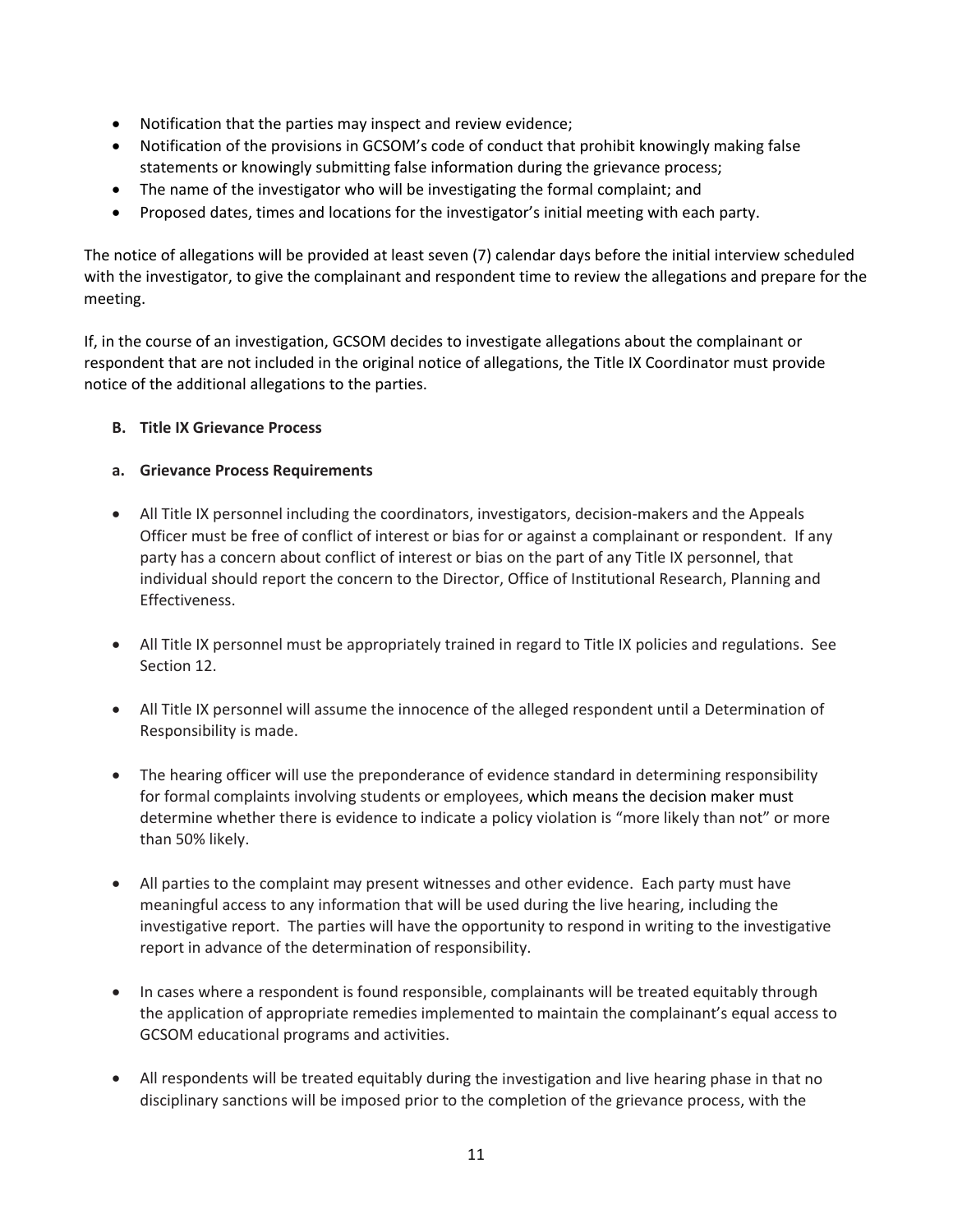exception of an emergency removal as described in previous Section 5(B).

- All evidence, inculpatory and exculpatory, must be evaluated objectively by the hearing officer.
- The hearing officer will not make credibility determinations based on a person's status as complainant, respondent or witness.
- The hearing officer will not consider the prior sexual behavior of the complainant unless that behavior is offered to prove that someone other than the respondent committed the alleged misconduct or if it is offered to prove consent.

See also the Statements of Rights for complainants and respondents in Section 13.

## **b. Informal Resolution Procedure**

Where it is deemed possible and safe and when the parties agree, an informal resolution procedure may be applied to resolve a formal complaint. The informal procedure will not, however, be used when the complainant is a student and the alleged respondent is an employee.

To initiate the informal resolution procedure, the Title IX Coordinator will review the procedure with the complainant and the respondent in a timely manner and elicit their interest in engaging in this process. Both parties must give voluntary, informed written consent to participate in the informal resolution procedure. To reach an informal resolution, the Title IX Coordinator (or designee) will speak with both parties and any appropriate witnesses to explore what actions and supportive measures can be agreed upon.

If a satisfactory resolution is reached through this informal conversation, the resolution will be documented and signed by both parties. If both parties sign the resolution, they may not then pursue the formal resolution procedure. If these efforts are unsuccessful or if the complainant or respondent do not accept the informal resolution, the formal resolution procedure may commence.

Either party (complainant or respondent) may stop the informal procedure at any time and request that the complaint be handled through the formal procedure. The complainantmay request to end the informal or formal procedure at any time and the Title IX Coordinator will consider whether granting the request to end the process is consistent with GCSOM's responsibilities under Title IX and to its students and the public.

## **c. Formal Resolution Procedure**

### **Investigation**

Upon the receipt of a signed formal complaint, the Title IX Coordinator will assign an objective, trained investigator to commence the investigation. The role of the investigator is to gather the facts, by interviewing all witnesses, collecting appropriate evidence and documenting his/her findings in preparation for a live hearing.

The burden of proof and the burden of gathering evidence sufficient to reach a determination regarding responsibility rest on GCSOM (as represented by the investigator) and not on the parties. However, both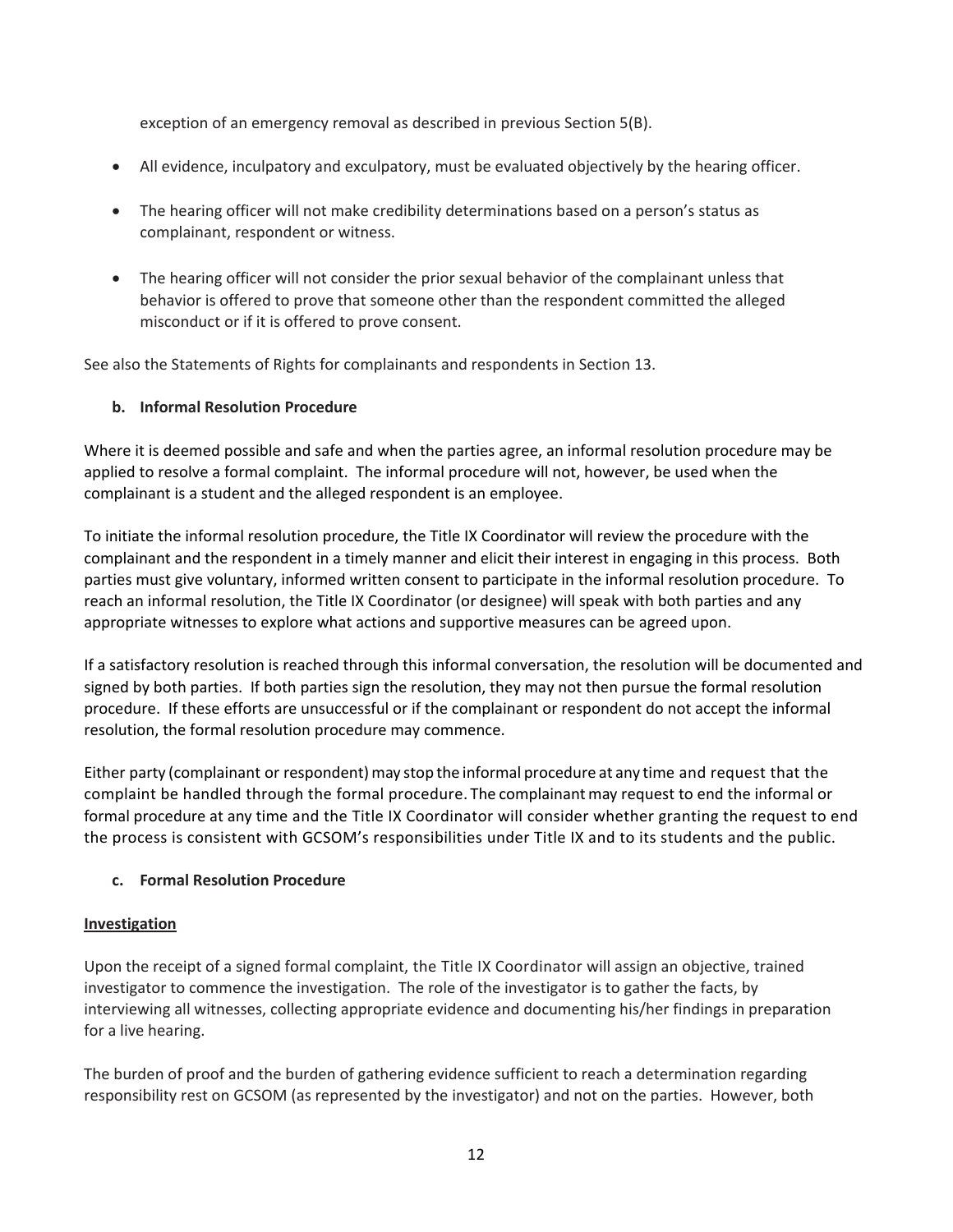parties must have the opportunity to present witnesses, including fact and expert witnesses, and other inculpatory and exculpatory evidence to the investigator. The investigator cannot access, consider, disclose or otherwise use a party's records that are made or maintained by a physician, psychiatrist, psychologist or other recognized professional which are made and maintained in connection with the provision of treatment to the party, unless the investigator obtains that party's voluntary, written consent to do so for the grievance process.

The investigation will take place in a timely manner. The parties to the complaint will receive the notice of allegations (described above) at least seven (7) calendar days before their initial meeting with the investigator. The investigator will provide any witnesses with timely notification of the date, location and time of their interview meetings at least three (3) calendar days in advance and will notify the parties of any additional interviews at least three (3) calendar days in advance. Interviews may occur in person or virtually based on the circumstances and investigators will work with the parties and witnesses to handle any scheduling conflicts. The complainant and respondent may be accompanied to any meetings by an advisor of their choice.

Sharing of Evidence: During the investigation, the complainant and respondent will be provided with copies of or allowed to inspect all evidence collected. Within seven (7) calendar days of receipt of the evidence, either party may submit responses to the evidence to the investigator or may submit any additional evidence contradicting or corroborating the evidence collected by the investigator.

Preliminary Investigative Report: The investigator will prepare an investigative report that fairly summarizes the relevant evidence. At the conclusion of the investigation, the investigator will provide the preliminary investigative report to the Title IX Coordinator who will share it with the complainant and respondent and their advisors simultaneously, allowing a fourteen (14) calendar day response period for both parties to review and respond to the report. The Title IX Coordinator will also notify the parties of a proposed hearing date, at least twenty‐eight (28) calendar days from the date of receipt of the preliminary investigative report.

Final Investigative Report: Once this 14‐day response period is concluded, the investigator will review any responses received and finalize the report. The complainant, the respondent and their advisors will simultaneously receive a copy of this written report from the Title IX Coordinator at least fourteen (14) calendar days before the scheduled hearing.

Supportive Measures: At any time during the investigation,the investigators may recommend that additional supportive measures, including interim protections, be provided to the parties or witnesses. See previous Section 5(A).

## **Live Hearing**

Written Notice of Hearing: The Title IX Coordinator will provide written notification of the date, time, location, participants, allegations and purpose of the hearing to all parties and witnesses whose participation is invited or expected at least fourteen (14) calendar days before the hearing.

Advisors: Both the complainant and the respondent have the right to have an advisor present during all phases of the investigation and hearing. The advisor can be, but is not required to be, an attorney. If a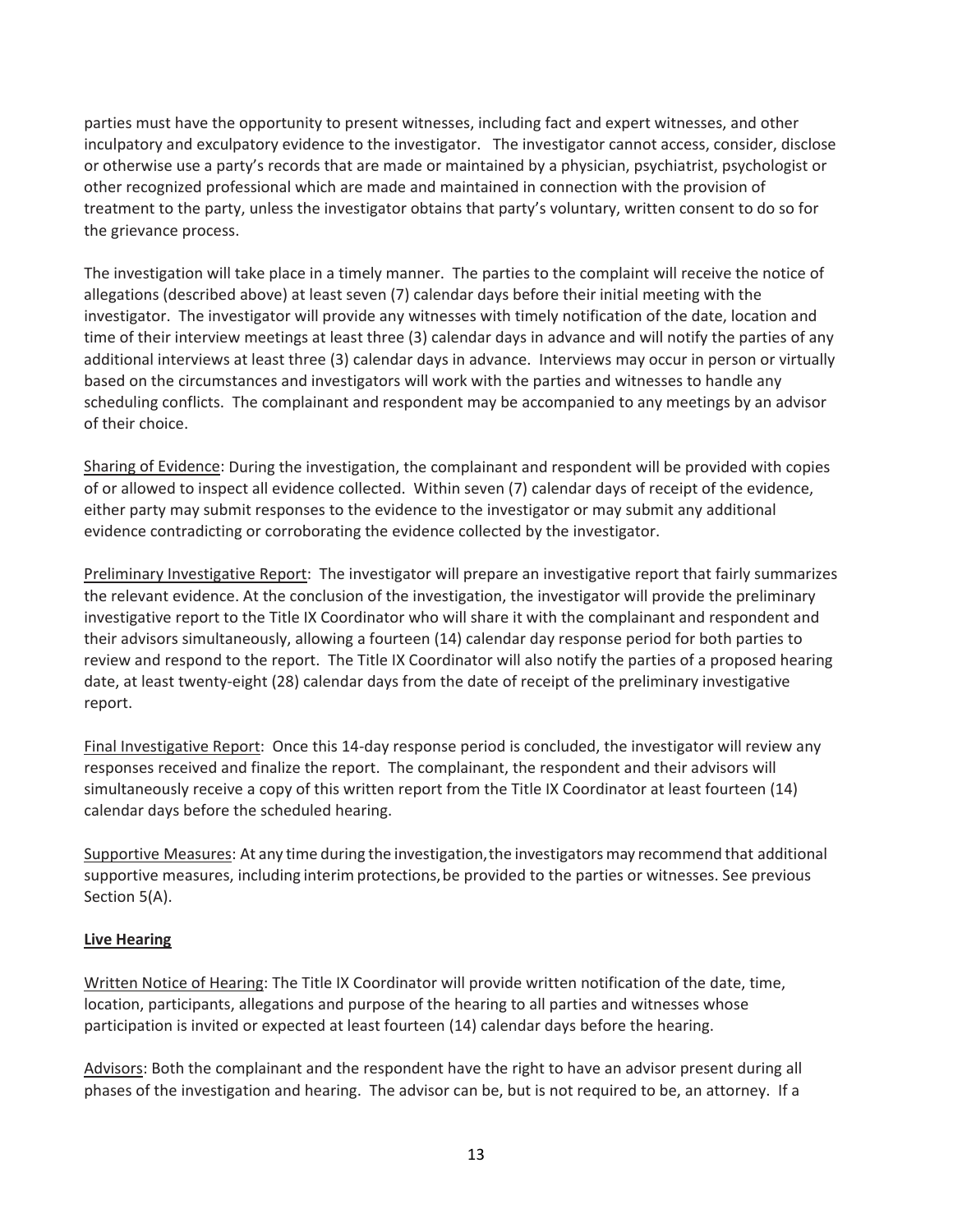party does not have an advisor for the live hearing, GCSOM will appoint an advisor of its choice without fee or charge to that party, who may be, but is not required to be, an attorney, to represent the party during the hearing.

Decision-maker: Presiding over the hearing will be an objective decision-making hearing officer who is trained in conducting Title IX hearings. The hearing officer will be hired individually or through a consulting firm contracted to advise GCSOM on Title IX matters. The hearing officer will oversee the resolution of the complaint by interviewing all appropriate parties, including witnesses, determining the relevance of all questions posed under cross‐examination, evaluating the relevance of all evidence submitted and rendering a decision of responsibility.

Hearing Format: The live hearing will be conducted in a manner so that all parties can see and hear testimony at all times. During the hearing, the parties may be in separate rooms (at the request of either party) or the hearing (in‐part or in‐whole) may be conducted virtually as long as there is appropriate technology to allow for the parties, their advisors and the panel members to see and hear testimony at all times. The hearing will be recorded or transcribed, and a copy of the recording/transcription will be provided to both the complainant and respondent for review.

A detailed outline of the hearing process will be provided to all parties along with the written notice of the hearing date/time.

Rules for Questioning Parties and Witnesses: Only the advisors for the parties, the investigator or the hearing officer may question the testifying parties and witnesses. All questioning must be conducted in a professional and polite manner. Questioners may only ask relevant questions. Before the party or witness answers a question, the hearing officer must first determine whether the question is relevant and explain any decision to exclude a question as not relevant.

Questions and evidence about the complainant's sexual predisposition or prior sexual behavior are not relevant, unless such questions and evidence about the complainant's prior sexual behavior are offered to prove that someone other than the respondent committed the conduct alleged by the complainant, or if the questions and evidence concern specific incidents of the complainant's prior sexual behavior with respect to the respondent and are offered to prove consent.

The hearing officer may not require, allow, rely upon or otherwise use questions or evidence that constitute or seek disclosure of information protected under a legally recognized privilege, unless the person holding such privilege has waived the privilege.

Impact of Testimony: The hearing officer cannot draw an inference about the determination regarding responsibility based solely on a party's or witness's absence from the live hearing or refusal to answer cross‐ examination or other questions.

## **Determination Regarding Responsibility**

Generally, within fourteen (14) calendar days of the hearing, the hearing officer will issue a written determination regarding responsibility applying the preponderance of the evidence standard. The Title IX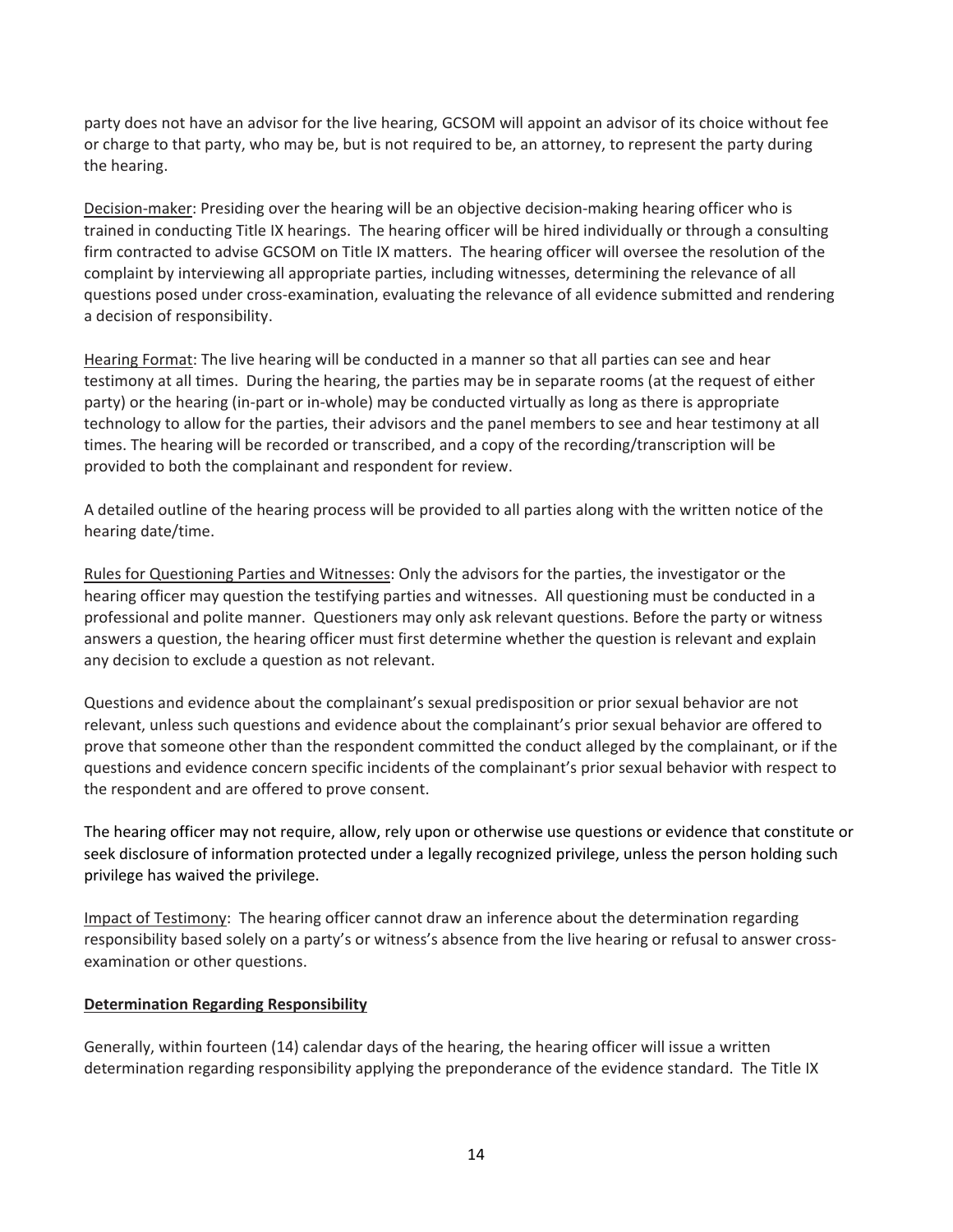Coordinator will ensure that the written determination includes all of the following and will share the determination with all parties simultaneously:

- A list of the allegations potentially constituting Title IX Sexual Harassment or sexual/gender misconduct;
- A description of the procedural steps taken from the receipt of the formal complaint through the determination, including any notifications to the parties, interviews with parties and witnesses, site visits, methods used to gather other evidence, and hearings held;
- Findings of fact supporting the determination;
- Conclusions regarding the application of GCSOM's policies or codes of conduct to the facts;
- A statement of, and rationale for, the result as to each allegation, including a determination regarding responsibility;
- Any disciplinary sanctions imposed on the respondent;
- Whether remedies designed to restore or preserve equal access to GCSOM's educational programs or activities will be provided by GCSOM to the complainant; and
- The procedures and permissible bases for the complainant and respondent to appeal.

Notice of Determination of Responsibility: The complainant and respondent will be given simultaneous notice, in writing via email or postal mail, of the determination of responsibility and any next steps, including the availability of appeal. See Section 8.

## **C. Other Sexual/Gender Misconduct Grievance Process**

The Other Sexual/Gender Misconduct Grievance Process also has informal and formal procedures for resolving complaints of sex discrimination, retaliation and other sexual/gender misconduct. The complainant may request to end the informal or formal procedure at any time and the Title IX Coordinator will consider whether granting the request to end the process is consistent with GCSOM's responsibilities to its students and the public.

In either procedure, the investigator and decision‐maker must be free of actual or reasonably perceived conflicts of interest and biases for or against any party. If a party has a concern about conflicts of interest or biases on the part of the investigator or decision-maker, he/she should report these concerns to the Title IX Coordinator, the Associate Dean for Student Affairs or the Associate Dean for Graduate Academic Affairs.

### **a. Informal Resolution Procedure**

Where it is deemed possible and safe and when the parties agree, an informal resolution procedure may be applied to resolve a formal complaint.

To initiate the informal resolution procedure, the Title IX Coordinator will review the procedure with the complainant and the respondent in a timely manner and elicit their interest in engaging this process. Both parties must give voluntary, informed written consent to participate in the informal resolution procedure. To reach an informal resolution, the Title IX Coordinator will speak with both parties and any appropriate witnesses to explore what actions and supportive measures can be agreed upon.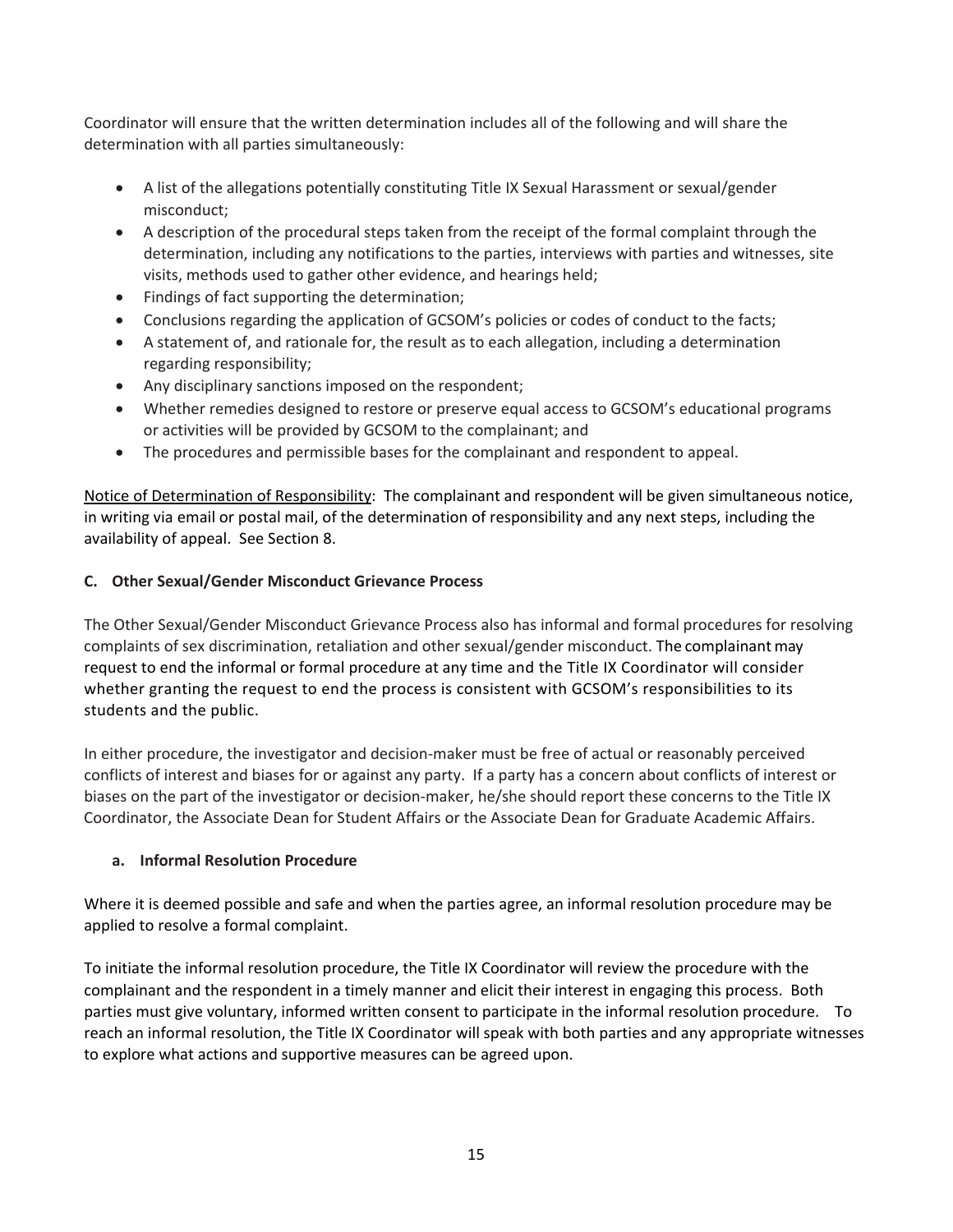If a satisfactory resolution is reached through this informal conversation, the resolution will be documented and signed by both parties. If both parties sign the resolution, they may not then pursue the formal resolution procedure. If these efforts are unsuccessful or if the complainant or respondent does not accept the informal resolution, the formal resolution procedure may commence.

Either party (complainant or respondent) may stop the informal procedure at any time and request that the complaint be handled through the formal procedure.

## **b. Formal Resolution Procedure**

Under the formal resolution procedure for the Other Sexual/Gender Misconduct Grievance Process, a formal complaint of sexual/gender misconduct will be investigated by an objective, trained investigator. The investigation shall commence within fourteen (14) calendar days of receiving the formal complaint and be completed within sixty (60) calendar days, absent any extenuating circumstances.

Advisors: The complainant and the respondent may be accompanied during the course of the investigation by an advisor of their choice. Advisors are restricted from speaking during the investigation; their role is purely supportive and advisory.

Evidence: The investigation may include interviews of the parties involved, including witnesses, and the gathering of other relevant information. Separate interviews will occur with the complainant and respondent. Parties to the complaint may present witnesses and other evidence. Each party will be given the opportunity to submit written, relevant questions that a party wants asked of the other party or witness. The Title IX Coordinator will provide each party with the answers to the questions, and allow for additional, limited follow‐up questions from each party.

Supportive Measures: At any time during the investigation, the Title IX Coordinator or investigator may recommend that additional supportive measures, including interim protective measures, be provided for the parties or witnesses. See previous Section 5(A).

Report of Findings: At the conclusion of the investigation a full report of findings and a summary of the relevant exculpatory and inculpatory evidence, as well as a recommendation for disposition for each alleged policy violation, shall be rendered to the Vice Dean for the appropriate GCSOM school for final decision and action. If the respondent is an employee, the Vice Dean will consult with Geisinger Human Resources before issuing a determination and recommendation for sanctions. The final decision shall be based on the preponderance of evidence standard which means the decision‐maker must determine whether there is evidence to indicate a policy violation is "more likely than not" or more than 50% likely.

Notice of Findings: The Title IX Coordinator will give the parties involved simultaneous notice, in writing via email or postal mail, of the conclusion of the investigation and any next steps, including the availability of appeal. See Section 8. The notice will set forth the decision-maker's findings of responsibility regarding the allegations and any sanctions or remedies that may be appropriate. See Section 7.

## **7. Remedies and Disciplinary Sanctions**

GCSOM will not implement remedies or disciplinary sanctions until the decision of the decision‐maker is final.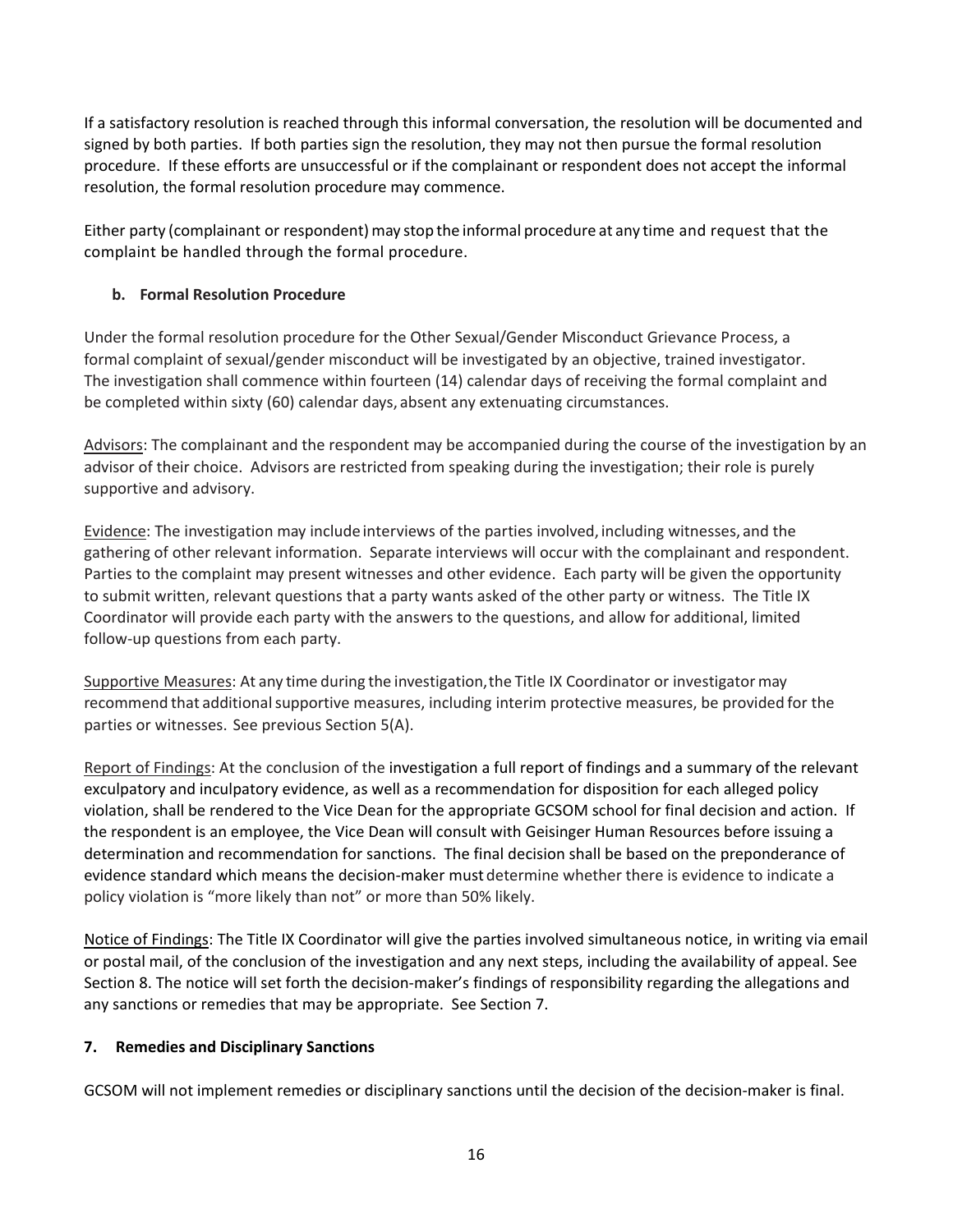The determination regarding responsibility becomes final either on the date that the parties receive the written determination of the result of the appeal, if an appeal is filed, or if an appeal is not filed, the date on which an appeal would no longer be considered timely.

## **A. Remedies**

Remedies must be designed to restore or preserve equal access to GCSOM's educational programs or activities and do not need to avoid burdening the respondent. The decision-maker(s) may develop remedies appropriate to the individual facts of each case, including but not limited to the following:

- counseling
- extensions of deadlines or other course‐related adjustments
- modifications of work or class schedules
- classroom re-assignment
- campus escort services
- restrictions on contact between the parties
- changes in work locations
- leaves of absence
- increased security and monitoring of certain areas of the campus

When the respondent is a third party, GCSOM's ability to respond will be limited based on the degree of control it exercises over the third party. In cases where the third party is associated with an entity that GCSOM has a relationship with (such as a hospital), GCSOM will work with the entity to address allegations of sexual/gender misconduct.

## **B. Sanctions**

The decision-maker(s) may impose the following sanctions on a respondent found to have violated this policy. Factors considered in sanctioning are defined in the *Policy on Academic and Professional Standards Governing the MD Program*; *Graduate Policy on Academic and Professional Performance*; or Geisinger Human Resources policies. The following are the typical sanctions that may be imposed upon learners or employees singly or in combination:

**Learner Sanctions** (listed below and defined in *Policy on Academic and Professional Standards Governing the MD Program* and *Graduate Policy on Academic and Professional Performance*)

- warning
- probation
- suspension
- dismissal
- revocation or withholding of diploma or degree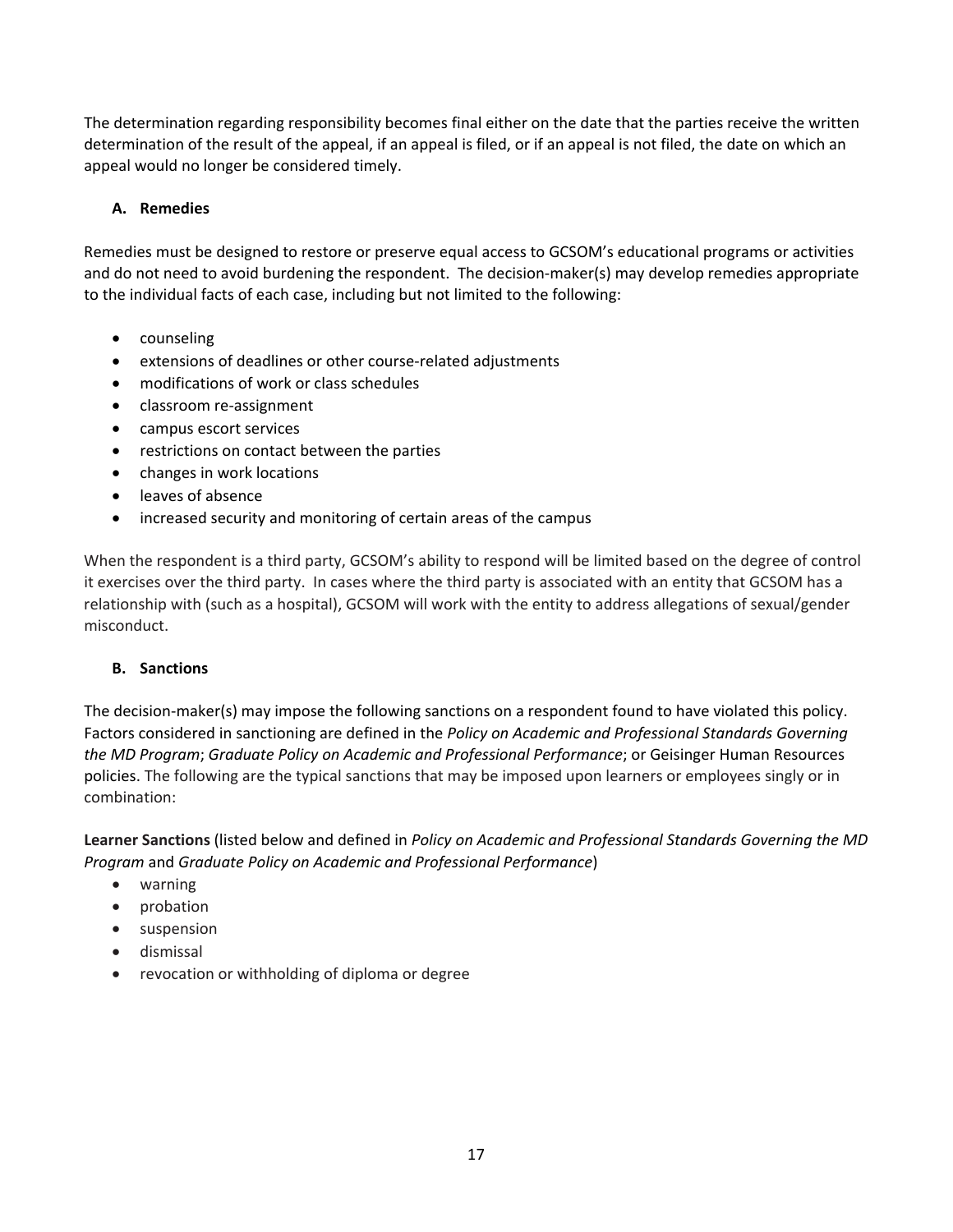**Employee Sanctions** (listed below and defined in Geisinger's *Performance Improvement & General Standards of Conduct Policy*)

- performance improvement plan
- verbal counseling
- written counseling
- suspension
- **•** termination

### **Sanctioning for Sexual Violence**

Note that Geisinger's Human Resources Department will be included in any decisions for sanctions involving employees.

Any person found to have violated this policy by engaging in non‐consensual sexual contact (where no intercourse has occurred) will likely receive a sanction ranging from probation to dismissal (learner) or written counseling to termination (employee), depending on the severity of the incident, and taking into account any previous disciplinary violations.

Any person found to have violated this policy by engaging in sexual assault will likely face a recommended sanction of suspension or dismissal (learner) or suspension or termination (employee).

Any person found to have violated this policy by engaging in sexual exploitation, sexual harassment, intimate partner violence (including dating violence and domestic violence) or stalking will likely receive a recommended sanction ranging from warning to dismissal or termination, depending on the severity of the incident, and taking into account any previous disciplinary violations.

The decision‐maker reserves the right to broaden or lessen any range of recommended sanctions in the case of serious mitigating circumstances or egregiously offensive behavior. Neither the decision-maker nor the Appeals Officer will deviate from the range of recommended sanctions unless compelling justification exists to do so.

### **C. Release of Information Regarding Remedies and Sanctions**

The outcome of an investigation involving learners is part of the education record of the learner parties involved, and is protected from release under the federal law, FERPA, with some exceptions. GCSOM is allowed to notify the parties involved and others whom GCSOM determines need to be informed based on the law and this policy. Specifically, GCSOM may disclose information to the complainant about any sanctions imposed upon a respondent learner who was found to have engaged in sexual/gender misconduct when the sanction directly relates to the complainant. Further, when the conduct involves a crime of violence or a non‐forcible sex offense, GCSOM may disclose to the complainant the final results of a disciplinary proceeding against the respondent learner, regardless of whether GSCOM concluded that a violation was committed.

GCSOM may release publicly the name, nature of the violation and the sanction for any learner who is found in violation of a GCSOM policy that is a "crime of violence," including: arson, burglary,robbery, criminal homicide, sex offenses (including non‐forcible sex offenses), assault, destruction/damage/vandalism of property and kidnapping/abduction.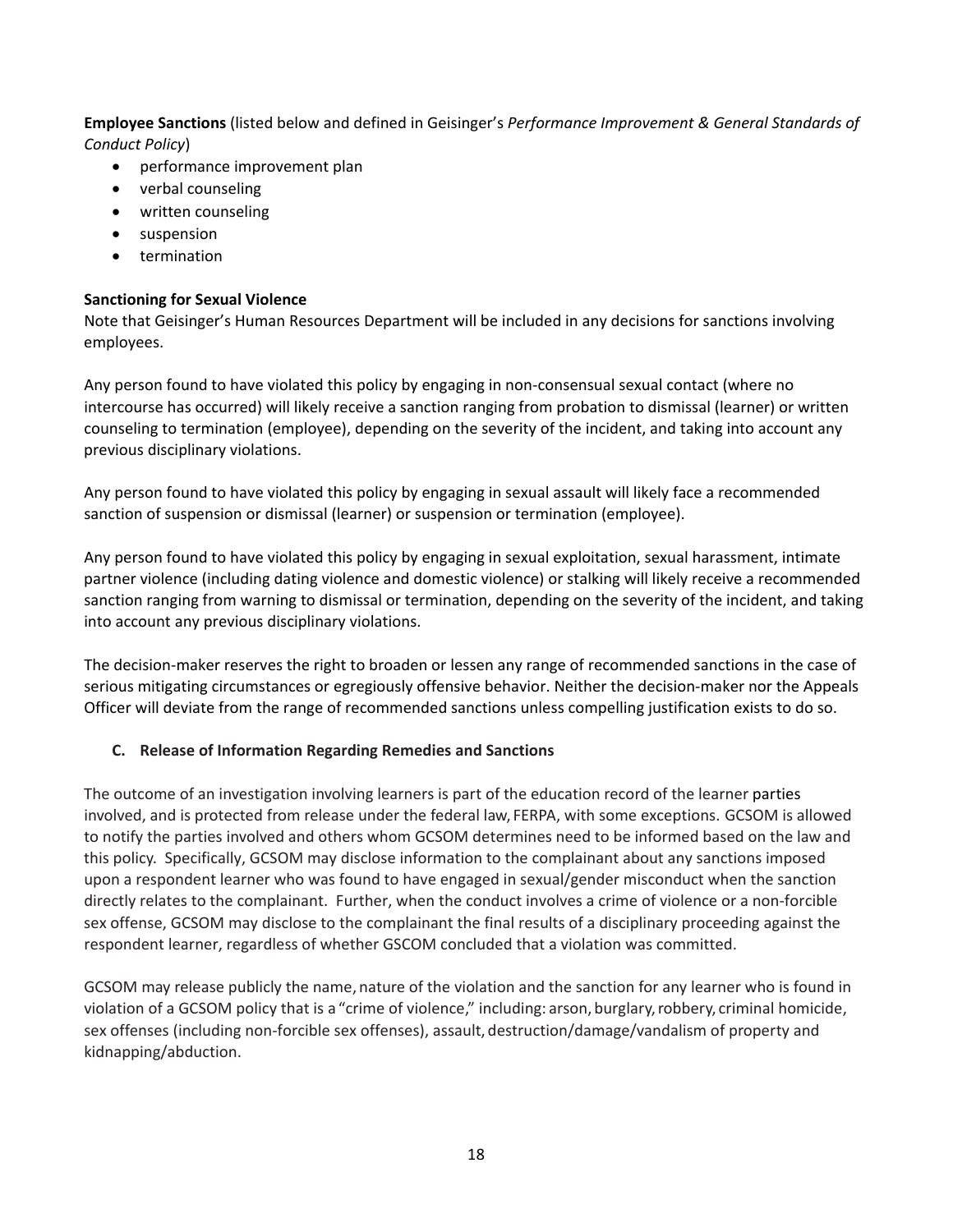## **8. Appeal Process**

A complainant or respondent may appeal the final determination of a formal complaint under the Title IX Grievance Process or the Other Sexual Misconduct Grievance Process or the dismissal of a formal complaint.

Grounds for Appeal: An appeal made by either party must be made on one or more of the following grounds:

- A procedural irregularity that affected the outcome of the matter
- New evidence that was not reasonably available at the time the determination regarding responsibility or dismissal was made, that could affect the outcome of the matter
- The Title IX Coordinator, investigator(s) or decision-maker(s) had a conflict of interest or bias for or against complainants or respondents generally or the individual complainant or respondent that affected the outcome of the matter

Decision‐maker: Appeals for both GCSOM learners and employees will be decided by the Appeals Officer, who is the Director of the Office of Institutional Research, Planning and Effectiveness. The Appeals Officer will conduct the appeal in an impartial manner and will not serve as a decision-maker for any other part of the grievance procedures. The Appeals Officer will ensure both parties are treated fairly in the process and afforded their rights as set forth in this policy.

## Appeals Procedure:

- The parties will be notified of the availability of an appeal and the grounds for filing an appeal in the notice of the Determination of Responsibility.
- Both parties will have seven (7) calendar days in which to notify the Title IX Coordinator if they intend to file an appeal and the grounds for the appeal.
- Both parties will be notified of the notice of intent to file an appeal and the appeal procedures by the Title IX Coordinator.
- Both parties may submit a written statement to the Title IX Coordinator in response to the appeal within fourteen (14) calendar days of receipt of the notice of appeal.
- The Title IX Coordinator will provide all related documents to the Appeals Officer.
- The Appeals Officer will consider the related documents, (such as the investigative report, hearing transcript, and determination of responsibility for the Title IX Grievance Process, the investigative report and written determination for the Other Sexual/Gender Misconduct Grievance Process, and prior disciplinary records) but will not consider information that is not relevant, including information about the prior sexual history of the complainant.
- The Appeals Officer may interview people involved in the case including witnesses and other staff. The Appeals Officer will issue a written decision to the Title IX Coordinator, describing the result of the appeal, the rationale for the result and the grounds on which the appeal was granted.

Notification of Result: The written decision on the appeal will be issued by the Title IX Coordinator,in writing,to both parties within fourteen (14) calendar days after the deadline by which the parties must submit their written statements, absent extenuating circumstances. The decision of the Appeals Officer is final.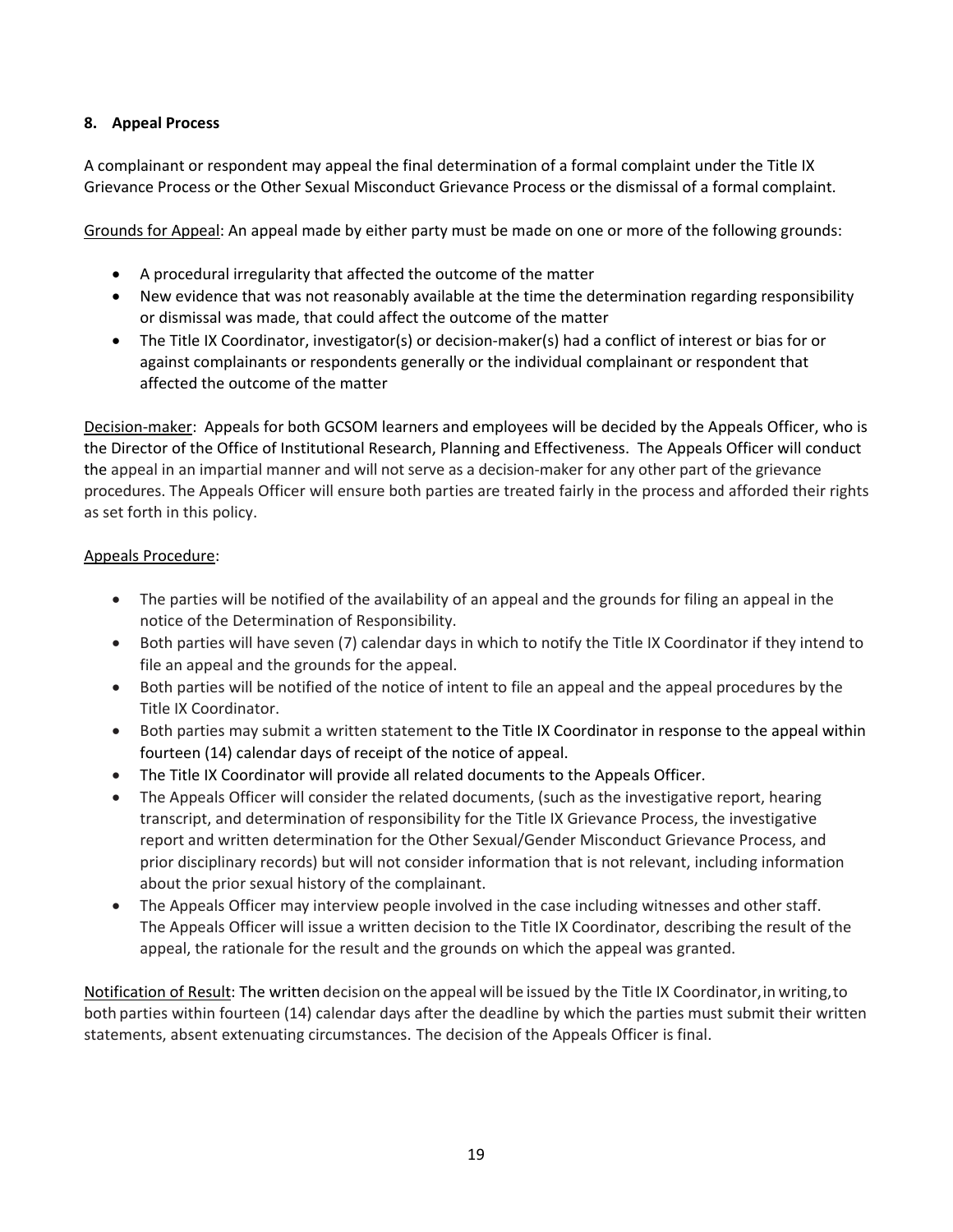### **9. Retaliation**

Title IX prohibits covered institutions or other persons from intimidating, threatening, coercing or discriminating against any individual for the purpose of interfering with any right or privilege secured by Title IX or because the individual has made a report or complaint, testified, assisted or participated or refused to participate in any manner in an investigation, proceeding or hearing required by the Title IX regulations.

GCSOM strictly prohibits retaliation against any person using this grievance procedure, or for filing, testifying, assisting or participating in any manner in any investigation or proceeding involving allegations of sexual/gender misconduct. Any person who violates this policy will be subject to discipline, up to and including termination if they are an employee, and/or dismissal if they are a student.

Retaliation is any act or attempt to retaliate against or seek retribution from any individual or group of individuals involved in the investigation and/or resolution of a report under this policy. Retaliation can take many forms, including continued abuse or violence, threats and intimidation. Any individual or group of individuals, including a complainant or respondent, can engage in retaliation and will be held accountable under this policy.

### **10. Overview of GCSOM Expectations with Respect to Consent**

The expectations of our community regarding sexual/gender misconduct can be summarized as follows:

In order for individuals to engage in sexual activity of any type with each other, there must be consent prior to and during sexual activity. Consent is clear and knowing permission for specific sexual activity given through voluntary words or actions. Consent can be given by word or action, but non‐verbal consent is not as clear as talking about what you want sexually and what you don't. Consent to some form of sexual activity cannot be automatically taken as consent to any other form of sexual activity. Previous consent does not imply consent to sexual activity in the future. Silence or passivity — without actions demonstrating permission — cannot be assumed to show consent. Consent, once given, can be withdrawn at any time. There must be a clear indication that consent is being withdrawn. Additionally, there is a difference between seduction and coercion. Coercing someone into sexual activity violates this policy in the same way as physically forcing someone into sex. Coercion happens when someone is pressured unreasonably for sex.

Because alcohol or other drug use can place the capacity to consent in question, sober sex is less likely to raise such questions. When alcohol or other drugs are being used, a person will be considered unable to give valid consent if they cannot fully understand the details of a sexual interaction (who, what, when, where, why or how) because they lack the capacity to reasonably understand the situation. Individuals who consent to sex must be able to understand what they are doing. Under this policy, "No" always means "No," and "Yes" may not always mean "Yes." Anything but a clear, knowing and voluntary consent to any sexual activity is equivalent to a "No."

### **11. Overview of GCSOM Expectations with Respect to Consensual Relationships**

There are inherent risks in any romantic or sexual relationship between individuals in unequal positions (such as teacher and learner, supervisor and employee). These relationships may be less consensual than perceived by the individual whose position confers power. The relationship also may be viewed in different ways by each of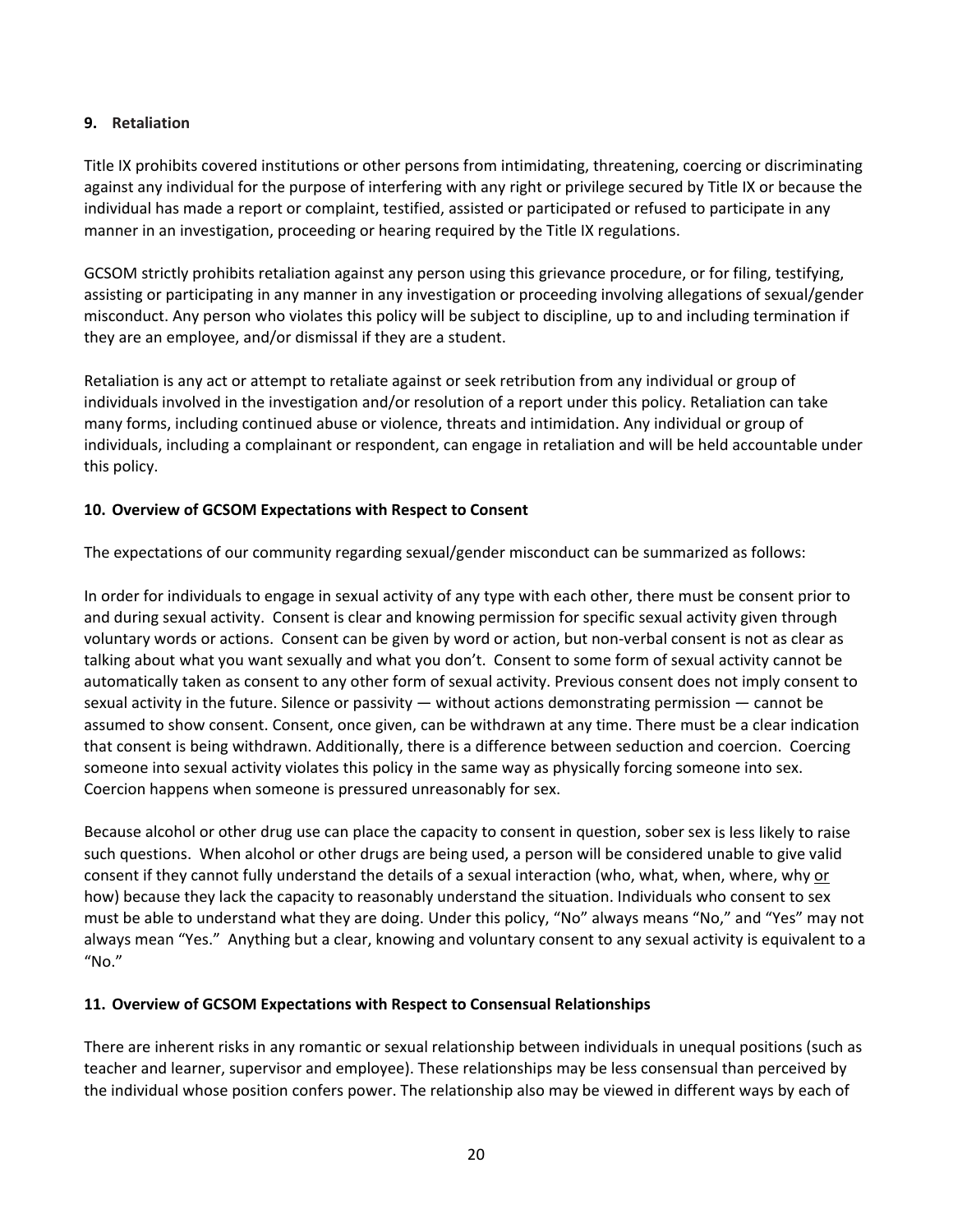the parties, particularly in retrospect. Furthermore, circumstances may change, and conduct that was previously welcome may become unwelcome. Even when both parties have consented at the outset to a romantic or sexual involvement, this past consent may not remove grounds for a later charge of a violation of applicable student and employee policies. GCSOM does not wish to interfere with private choices regarding personal relationships when these relationships do not interfere with the goals and policies of the School of Medicine.

## **12. Sexual Misconduct Educational Programming and Training**

Because GCSOM recognizes sexual misconduct as an important issue, the Title IX Coordinator and/or Human Resources will be responsible for providing educational programming to a variety of groups such as: campus personnel (public safety, faculty and staff), incoming students, matriculating students, new employees and faculty, and members of student organizations. The programming may be presented by the Title IX Coordinator, GCSOM faculty or staff members, or through consultants hired for this purpose.

Sexual misconduct educational programming will address matters such as: a statement that the school prohibits these offenses; a definition of what constitutes sexual/gender misconduct, including definitions of "dating violence," "domestic violence," "sexual assault," and "stalking"; the definition of consent;safe and positive options for bystanders; how to avoid potential abuse/risk reduction; procedures for reporting sexual misconduct; the importance of preserving evidence; options for involving law enforcement; options for protective orders; confidentiality; supportive measures and community resources available; GCSOM's conduct system and disciplinary proceedings; and the rights of complainants and respondents.

## **Training for GCSOM Staff Participating in Grievance Procedures**

GCSOM staff participating in the grievance procedure (including, but not limited to, the Title IX Coordinators, investigators, decision‐makers or any person facilitating an informal resolution process) will receive training on the following topics:

- the definition of Title IX Sexual Harassment;
- the scope of the education program or activity for Title IX purposes;
- how to conduct an investigation and grievance process including hearings, appeals and informal resolution processes, as applicable;
- how to serve impartially, including by avoiding prejudgment of the facts at issue, conflicts of interest and bias;
- training on any technology to be used at a live hearing (decision-makers only);
- issues of relevance of questions and evidence, including when questions and evidence about the complainant's sexual predisposition or prior sexual behavior are not relevant (decision-makers only);
- issues of relevance to create an investigative report that fairly summarizes relevant evidence (investigator only).

Any training materials must not rely on sex stereotypes and must promote impartial investigations and adjudications of formal complaints of sexual harassment.

The Title IX Coordinator will maintain training records for a period of seven (7) years and training materials will be made available on the GCSOM resource page at https://www.geisinger.edu/titleix.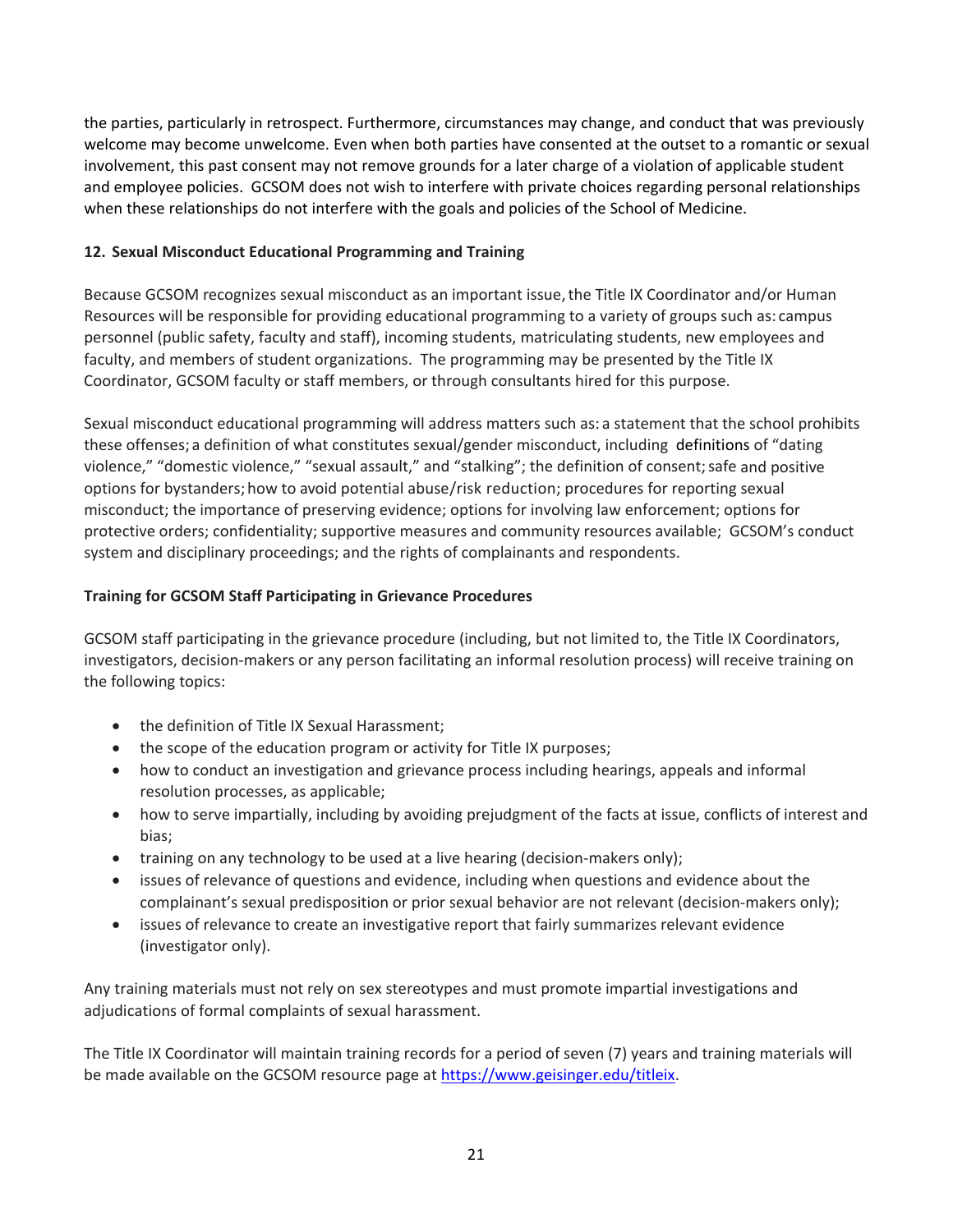## **13. Rights of the Parties**

## **A. Statement of Complainant Rights**

GCSOM recognizes that sexual/gender misconduct is an offense in which the complainant often feels powerless. GCSOM assures complainants the following rights:

- 1. The power to make decisions affecting their medical and emotional treatment and whether they choose to file a formal complaint.
- 2 To have control over making decisions about whether to cooperate with law enforcement.
- 3. To be notified in advance of the date, time and location of any investigative meetings and/or hearings in order to effectively prepare.
- 4. To review and comment on all evidence that will be considered in the investigation and decision‐making process if a formal complaint is filed.
- 5. To receive supportive measures from GCSOM including, but not limited to, obtaining needed counseling or other support, such as access to victim advocate services in the community.
- 6. To be assured of confidentiality by GCSOM to the extent possible and consistent with procedures outlined in this policy.
- 7. Have an advisor of their choice, which could be, but is not required to be an attorney, during any GCSOM investigation, hearing or appeal proceeding.
- 8. Not have prior sexual history discussed during the investigation or hearing unless relevant in determining responsibility or consent.
- 9. Be informed of the outcome of the informal and formal resolution procedures.
- 10. Be informed of the process to appeal the final determination (on the permitted grounds) or the dismissal of a formal complaint.

Victims of crime in the state of Pennsylvania are guaranteed rights listed in the **PA Crime Victim Bill of Rights:** https://www.pccd.pa.gov/Victim‐Services/Documents/Bill%20of%20Rights.pdf

## **B. Statement of Respondent's Rights**

GCSOM assures respondents the following rights:

- 1. To receive a notice of allegations of this policy made against them including the name of the complainant, the specific section of this policy or the Code of Conduct allegedly violated, the precise conduct allegedly constituting the potential violation, and the date(s) and location(s) of the alleged incident(s).
- 2. To be notified in advance of the date, time and location of any investigative meetings and/or hearings in order to effectively prepare.
- 3. To review and comment on all evidence that will be considered in the investigation and decision‐making process if a formal complaint is filed.
- 4. To receive support from GCSOM in obtaining needed counseling or other supportive measures, including referral to the appropriate community agencies.
- 5. To be assured of confidentiality by GCSOM to the extent possible and consistent with procedures outlined in this policy.
- 6. Have an advisor of their choice, which could be, but is not required to be an attorney, during any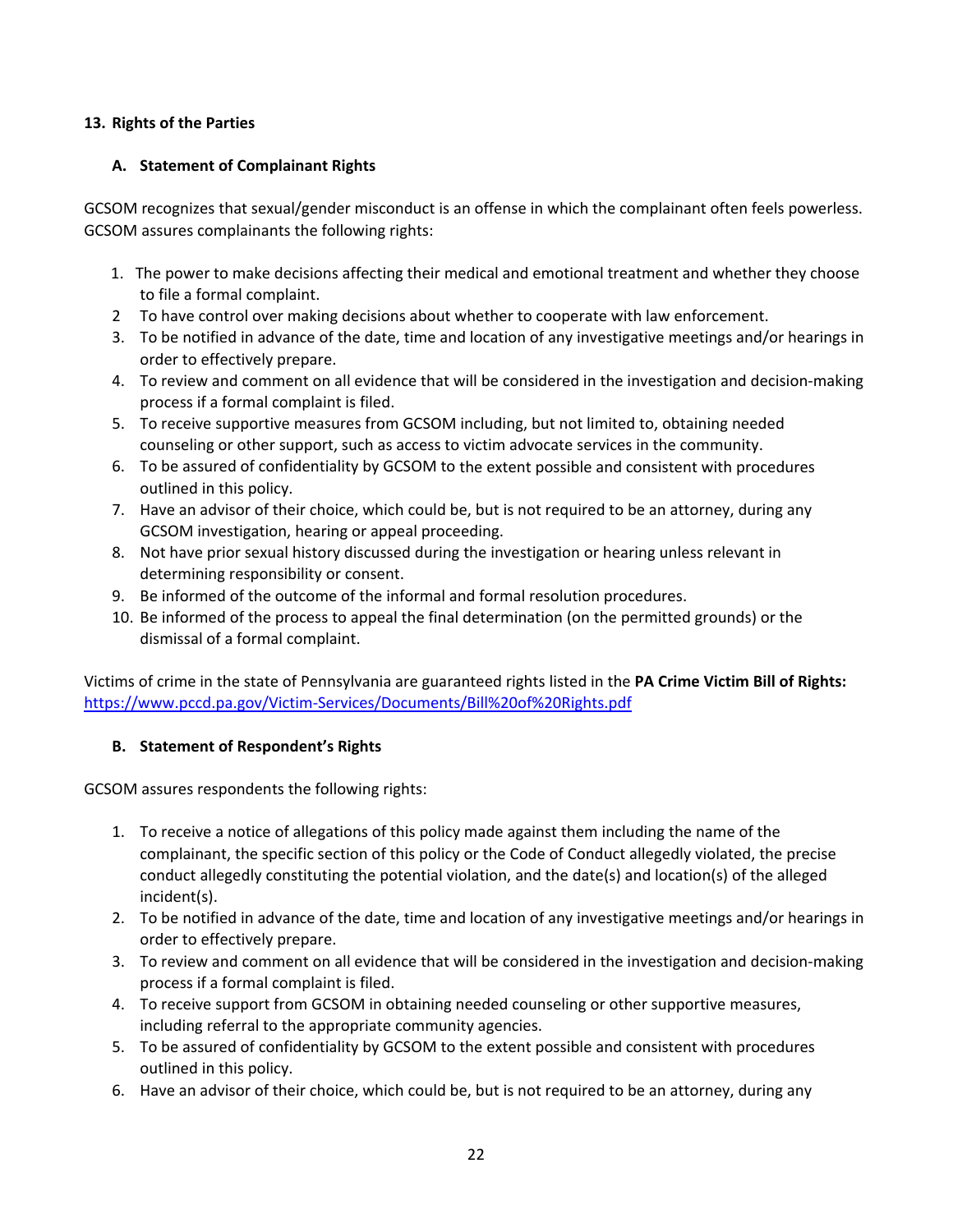GCSOM investigation, hearing or appeal proceeding.

- 7. Be informed of the outcome of the informal and formal resolution procedures.
- 8. Be informed of the process to appeal the final determination (on the permitted grounds) or the dismissal of a formal complaint.

## **14. Cooperation with Law Enforcement**

GCSOM will comply with law enforcement requests for cooperation and such cooperation may require GCSOM to temporarily suspend the fact‐finding aspect of aninvestigation while the law enforcement agency is in the process of gathering evidence. GCSOM will promptly resume itsinvestigation as soon as notified by the law enforcement agency that it has completed the evidence gathering process,which typically takes three to ten business days, although the delay in GCSOM investigation may be longer in certain instances.

GCSOM will implement appropriate supportive measures during the law enforcement agency's investigation period to provide for the safety of the parties and the campus community and the avoidance of retaliation.

## **15. Federal Statistical Reporting Obligations**

Campus Security Authorities have a duty to report sexual assault, domestic violence, dating violence and stalking for federal statistical reporting purposes (Clery Act) to GCSOM's Public Safety Manager. All personally identifiable information is kept confidential, but statistical information must be passed along by the campus security authority regarding the type of incident and its general location (on or off‐campus, in the surrounding area, but no addresses are given) for publication in the Annual Security Report. This report helps to provide the community with a clear picture of the extent and nature of campus crime to ensure greater community safety. Campus Security Authorities (who are mandated reporters of crimes) include student/conduct affairs, campus law enforcement, local police, student activities staff, human resources staff, advisors to student organizations and any other official with significant responsibility for learner and campus activities (including the Title IX Coordinators). The information to be shared includes the date, the location of the incident (using Clery location categories) and the Clery crime category. This reporting protects the identity of the complainant and may be done anonymously.

### **16. Federal Timely Warning Reporting Obligations**

Those who experience sexual/gender misconduct should also be aware that GSCOM administrators must issue immediate timely warnings for incidents reported to them that are confirmed to pose a substantial threat of bodily harm or danger to members of the campus community to comply with the Clery Act. GCSOM will ensure that a victim's name and other identifying information is not disclosed, while still providing enough information for community members to make safety decisions in light of the danger.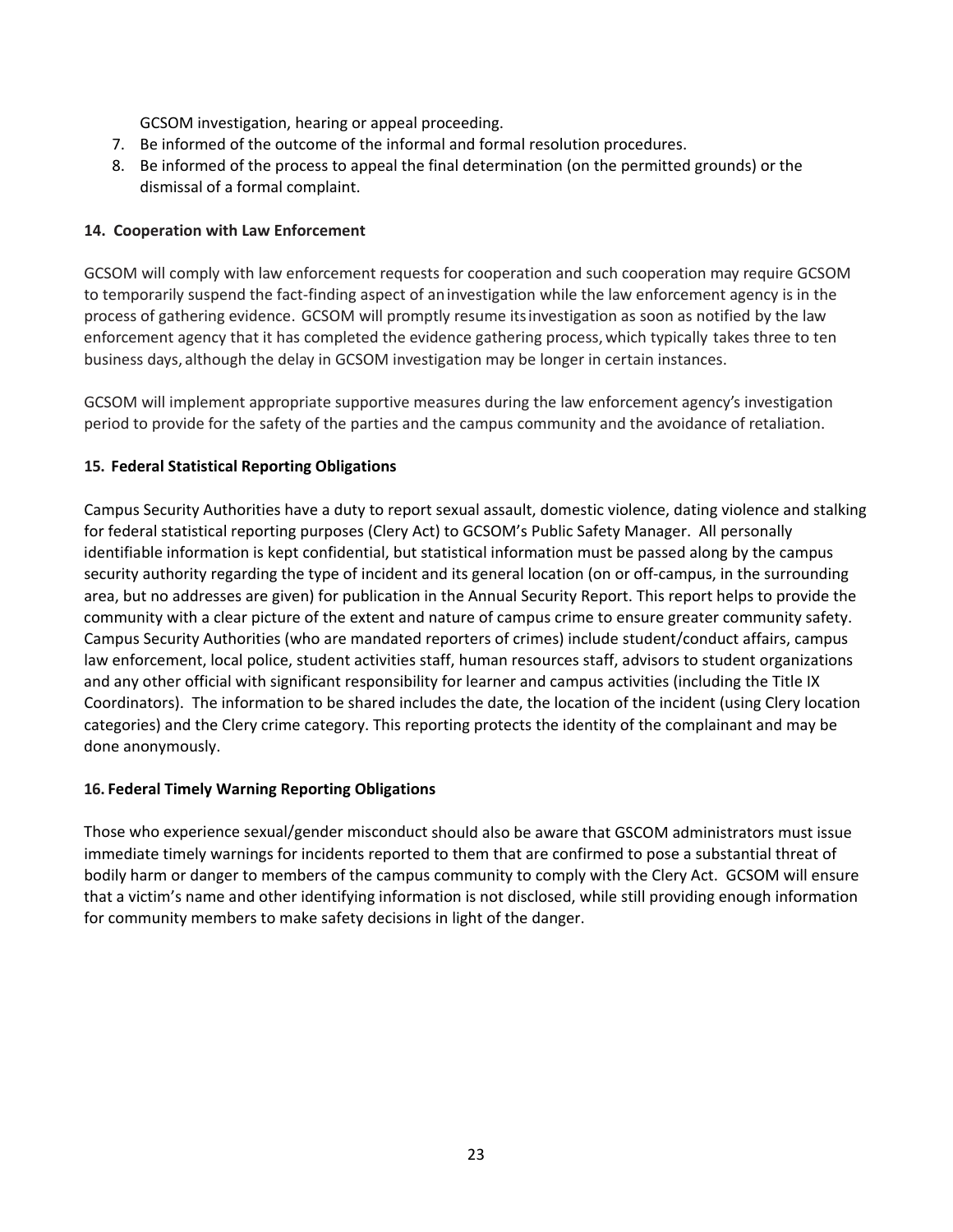### **Appendix A: Definitions**

The following definitions are applicable to this policy.

**Sex Discrimination:** Sex discrimination includes behaviors and actions that deny or limit a person's ability to benefit from, and/or fully participate in, the educational programs or activities or employment opportunities because of a person's sex. Examples of sexual discrimination prohibited underTitle IX include, but are not limited to, Title IX Sexual Harassment, failure to provide equal opportunity in educational programs and curricular programs, discrimination based on pregnancy, and sex‐based employment discrimination.

**Sexual/Gender Misconduct** is a form of sex discrimination and includes, among others, acts of sexual violence, sexual assault, sexual harassment, stalking, cyber‐stalking, dating violence, domestic violence, intimate partner violence, hate crimes based on gender or sexuality, and sexual harassment prohibited by Title IX ("Title IX Sexual Harassment"). When the following conduct is based on sex or gender it will also be considered to be sexual/gender misconduct:

- Threatening or causing physical harm, extreme verbal abuse or other conduct which threatens or endangers the health or safety of any person;
- Intimidation, defined as implied threats or acts that cause reasonable fear of harm in another;
- Hazing, defined as acts likely to cause physical or psychological harm or social ostracism to any person within the GCSOM community, when related to the admission, initiation, pledging, joining or any other group‐affiliation activity;
- Bullying, defined as repeated and/or severe aggressive behavior likely to intimidate or intentionally hurt, control or diminish another person, physically or mentally, that is not speech or conduct otherwise protected by the  $1<sup>st</sup>$  Amendment.

**Title IX Sexual Harassment** means conduct on the basis of sex that satisfies one or more of the following: (1) an employee of GCSOM conditioning the provision of a GCSOM aid, benefit or service on an individual's participation in unwelcome sexual conduct (i.e., *quid pro quo*); (2) unwelcome conduct determined by a reasonable person to be so severe, pervasive and objectively offensive that it effectively denies a person equal access to GCSOM's educational program or activity; or (3) sexual assault (as defined by Clery Act), or "dating violence," "domestic violence" and "stalking" (as defined by Violence Against Women Act).

**Complainant**: An individual who is alleged to be the victim of conduct that could constitute Title IX Sexual Harassment or sexual/gender misconduct.

**Respondent**: Any individual(s) who have been reported to be the perpetrator of conduct that could constitute Title IX Sexual Harassment or sexual/gender misconduct.

*Quid Pro Quo* **Harassment**: Unwelcome sexual advances, requests for sexual favors, and other verbal or physical conduct of a sexual nature by a person having power or authority over another constitutes sexual harassment when submission to such sexual conduct is made either explicitly or implicitly a term or condition of rating or evaluating an individual's educational or employment progress, development or performance. This includes when submission to such conduct would be a condition for access to receiving the benefits of any educational or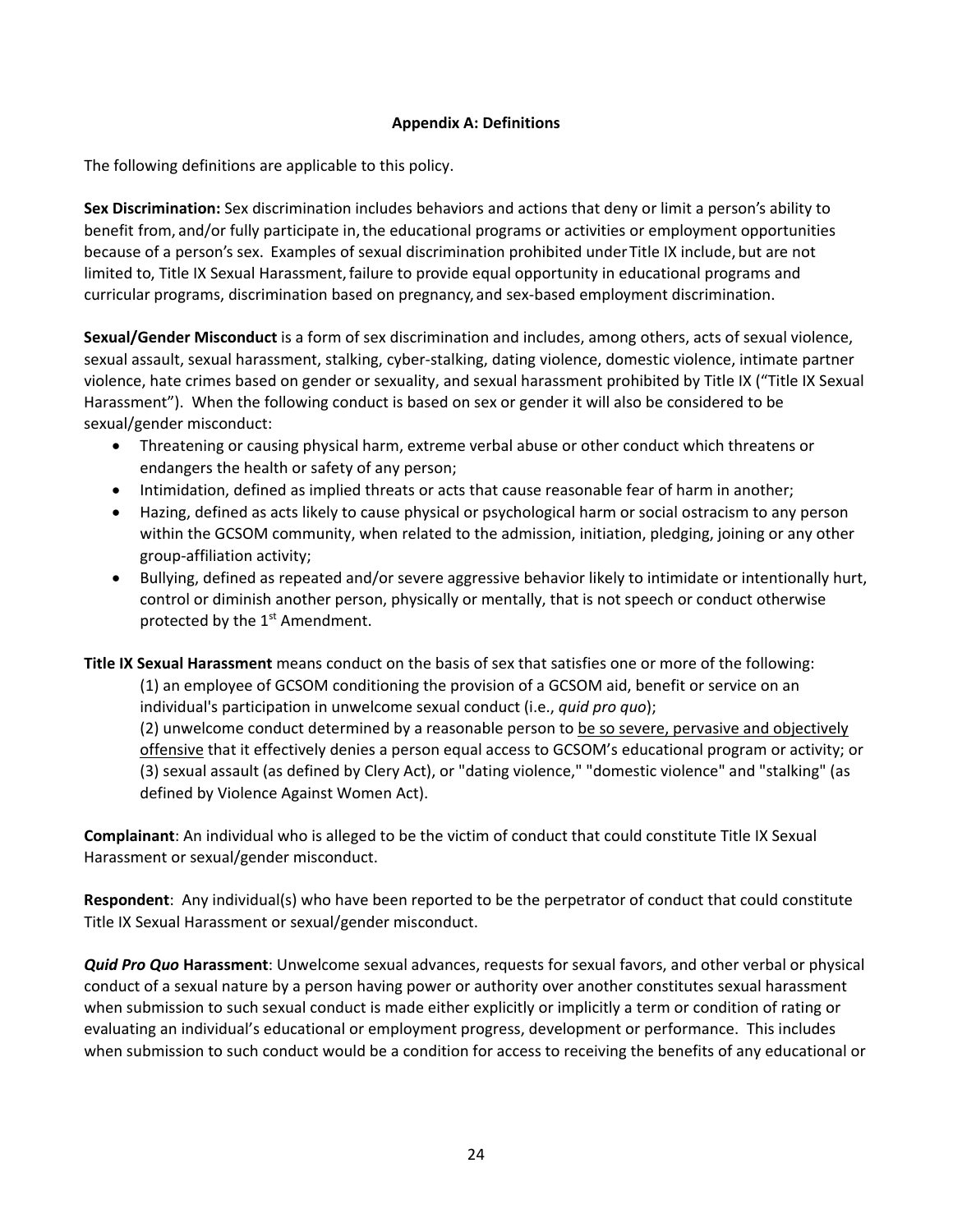employment program. For example, *quid pro quo* harassment occurs if an instructor or other employee conditions an educational decision or benefit on the student's submission to unwelcome sexual conduct.

**Sexual Assault:** Any sexual act directed against another person, without consent of the victim, including instances where the victim is incapable of giving consent, that meets the definition of rape, fondling, incest and statutory rape.

**Rape:** the penetration, no matter how slight, of the vagina or anus, with any body part or object, or oral penetration by a sex organ of another person, without the consent of the victim, including instances where the victim is incapable of giving consent because of his/her age or because of his/her temporary or permanent mental incapacity.

**Fondling:** the touching of the private body parts of another person for the purpose of sexual gratification, without the consent of the victim, including instances where the victim is incapable of giving consent because of his/her age or because of his/her temporary or permanent mental incapacity.

**Incest**: sexual intercourse between persons who are related to each other within the degrees wherein marriage is prohibited by law. (Under Pennsylvania law, incest occurs when a person knowingly marries or cohabits or has sexual intercourse with an ancestor or descendant, a brother or sister of the whole or half blood or an uncle, aunt, nephew or niece of the whole blood. 18 Pa. Cons. Stat. § 4302.)

**Statutory Rape**: sexual intercourse with a person who is under the statutory age of consent. (Under Pennsylvania law, the statutory age of consent is 16 with some exceptions. 18 Pa. Cons. Stat. § 3122.1.)

**Dating Violence:** Violence committed by a person who is or has been in a social relationship of a romantic or intimate nature with the victim. The existence of such a relationship shall be determined based on the complainant's statement and with consideration of the length of the relationship, the type of relationship, and the frequency of interaction between the persons involved in the relationship. For purposes of this definition dating violence includes, but is not limited to, sexual or physical abuse or the threat of such abuse. Dating violence does not include acts covered under the definition of domestic violence.

**Domestic Violence:** A felony or misdemeanor crime of violence committed:

(a) by a current or former spouse or intimate partner of the victim;

(b) by a person with whom the victim shares a child in common;

(c) by a person who is cohabitating with, or has cohabitated with, the victim as a spouse or intimate partner;

(d) by a person similarly situated to a spouse of the victim under the domestic or family violence laws of the jurisdiction in which the crime of violence occurred; or

(e) by any other person against an adult or youth victim who is protected from that person's acts under the domestic or family violence laws of the jurisdiction in which the crime of violence occurred.

**Stalking**: Engaging in a course of conduct directed at a specific person that would cause a reasonable person to:

(a) fear for the person's safety or the safety of others, or

(b) suffer substantial emotional distress.

For the purposes of this definition:

(i) course of conduct means two or more acts, including, but not limited to, acts in which the stalker directly, indirectly or through third parties, by any action, method, device or means, follows monitors,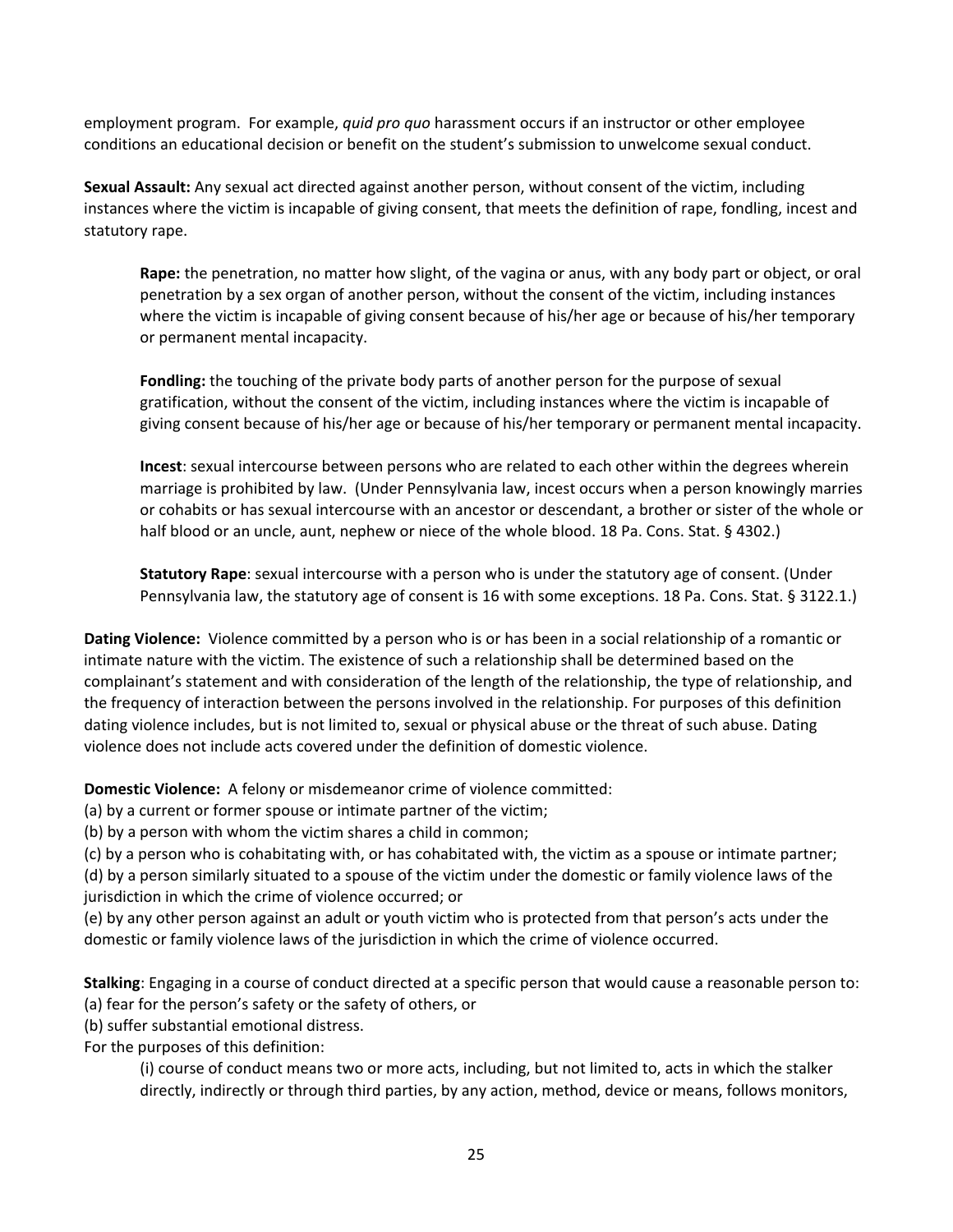observes, surveils, threatens or communicates to or about a person, or interferes with a person's property; and

(ii) reasonable person means a reasonable person under similar circumstances and with similar identities to the victim.

**Non‐Consensual Sexual Contact***:* Any intentional sexual touching, however slight, with any object, by a person upon another person, that is without consent and/or by force.

**Sexual Touching:** Includes intentional contact with the breasts, buttock, groin, or genitals, or touching another with any of these body parts, or making another touch you or themselves with or on any of these body parts; or any other intentional bodily contact in a sexual manner.

**Sexual Exploitation:** When one person takes non‐consensual or abusive sexual advantage of another for their own advantage or benefit, or to benefit or advantage anyone other than the one being exploited, and that behavior does not otherwise constitute other sexual misconduct offenses. Examples of sexual exploitation include, but are not limited to: invasion of sexual privacy; prostituting another person; non‐consensual digital, video or audio recording of nudity or sexual activity; unauthorized sharing or distribution of digital, video or audio recording of nudity or sexual activity; engaging in voyeurism; going beyond the boundaries of consent (such as letting your friend hide in the closet to watch you having consensual sex); knowingly exposing or transmitting an STI, STD or HIV to another person; intentionally or recklessly exposing one's genitals in non‐ consensual circumstances; inducing another to expose their genitals. Sexually based stalking and/or bullying may also be forms of sexual exploitation.

**Intimate Partner Violence:** Violence or abuse, including psychological abuse, between those in an intimate relationship to each other. Intimate Partner Violence includes dating violence and domestic violence. Some examples of possible Intimate Partner Violence include:

- A boyfriend shoves his girlfriend into a wall upon seeing her talking to a male friend.
- An ex-girlfriend shames her female partner, threatening to out her as a lesbian if she doesn't give the ex another chance.
- A learner refuses to wear a condom and forces his girlfriend to take hormonal birth control, even though it makes her ill, in order to prevent pregnancy.
- Married employees are witnessed in the parking garage, with one partner slapping and scratching the other in the midst of an argument.

**Cyber‐Stalking**: A particular form of stalking in which electronic media such as the internet, social networks, blogs, cell phones, texts and other similar devices or forms of contact are used to pursue, harass or make unwelcomed contact with another person in an unsolicited fashion. Some examples of cyber‐stalking include, but are not limited to, unwelcomed/unsolicited emails, instant messages and messages on online bulletin boards. It also includes, but is not limited to, unsolicited communications about a person, their family, friends or co‐workers or sending/posting unwelcomed and unsolicited messages with another username.

**Hate Crimes based on Gender or Sexuality:** A crime, usually violent, motivated by prejudice or intolerance toward an individual based upon that individual's gender or sexual orientation.

**Consent:** Consent is clear and knowing permission for specific sexual activity given through voluntary words or actions. Consent is active, not passive. Silence, in and of itself, cannot be interpreted as consent. Consent can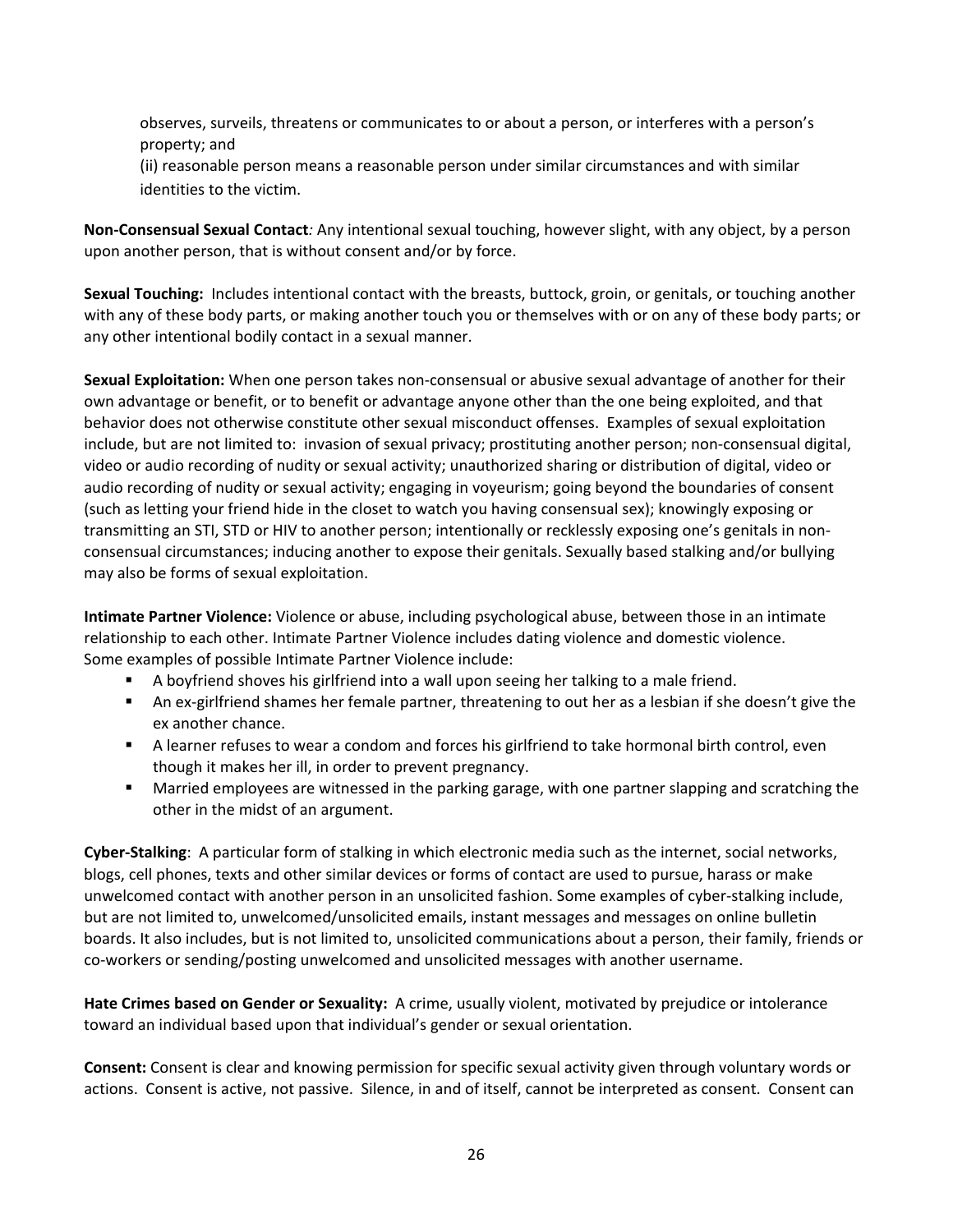be given by words or actions, as long as those words or actions create mutually understandable permission regarding willingness to engage in (and the conditions of) sexual activity. Consent to any one form of sexual activity cannot automatically imply consent to any other forms of sexual activity. Previous relationships or prior consent cannot imply consent to future sexual acts. Consent can be withdrawn once given, as long as that withdrawal is clearly communicated. In order to give consent, one must be of legal age. Sexual activity with someone you know to be or should know to be incapacitated is non-consensual and constitutes a violation of this policy. Under Pennsylvania law, consent can never be given by minors under the age of 13. Statutory provisions also prohibit sexual activity with minors under the age of 16 where there are 4 or more years difference in age between the parties.

**Incapacitation:** Incapacitation is a state where someone cannot make rational, reasonable decisions because they lack the capacity to give knowing consent (e.g., to understand the "who, what, when, where, why or how" of their sexual interaction). Incapacitation can occur mentally or physically, from developmental or mental disability, by alcohol or other drug use (intentional or not), during sleep, unconsciousness or blackout, or involuntary physical restraint. The question of what the respondent should have known is objectively based on what a reasonable person in the place of the respondent, sober and exercising good judgment, would have known about the condition of the complainant.

Possession, use and/or distribution of any incapacitating drugs known as "date rape drugs", including Rohypnol, Ketamine, GHB, Burundanga, etc. is prohibited, and administering one of these drugs to a learner or employee is a violation of this policy. More information on these drugs can be found at http://www.911rape.org/

**Force:** Force is the use of physical violence and/or imposing on someone physically to gain sexual access. Force also includes threats, intimidation (implied threats) and coercion that overcomes free will or resistance or that produces consent ("Have sex with me or I'll hit you. Okay, don't hit me, I'll do what you want.").

**Coercion:** Coercion is unreasonable pressure for sexual activity. When someone makes clear to you that they do not want sex, that they want to stop, or that they do not want to go past a certain point of sexual interaction, continued pressure to go beyond that point can be coercive.

Note**:** There is no requirement for a party to resist the sexual advance or request, but resistance is a clear demonstration of non‐consent. The presence of force is not demonstrated by the absence of resistance. Sexual activity that is forced is by definition non‐consensual, but non‐consensual sexual activity is not by definition forced.

## **Pennsylvania State Definitions of Crimes of Sexual Violence**

(These definitions are included herein for reference.)

Rape (Pennsylvania) is defined as when a person engages in sexual intercourse with another person

- By forcible compulsion
- By threat of forcible compulsion that would prevent resistance by a person of reasonable resolution
- Who is unconscious or where the person knows that the complainant is unaware that the sexual intercourse is occurring
- Where the person has substantially impaired the complainant's power to appraise or control his or her conduct by administering or employing, without the knowledge of the complainant,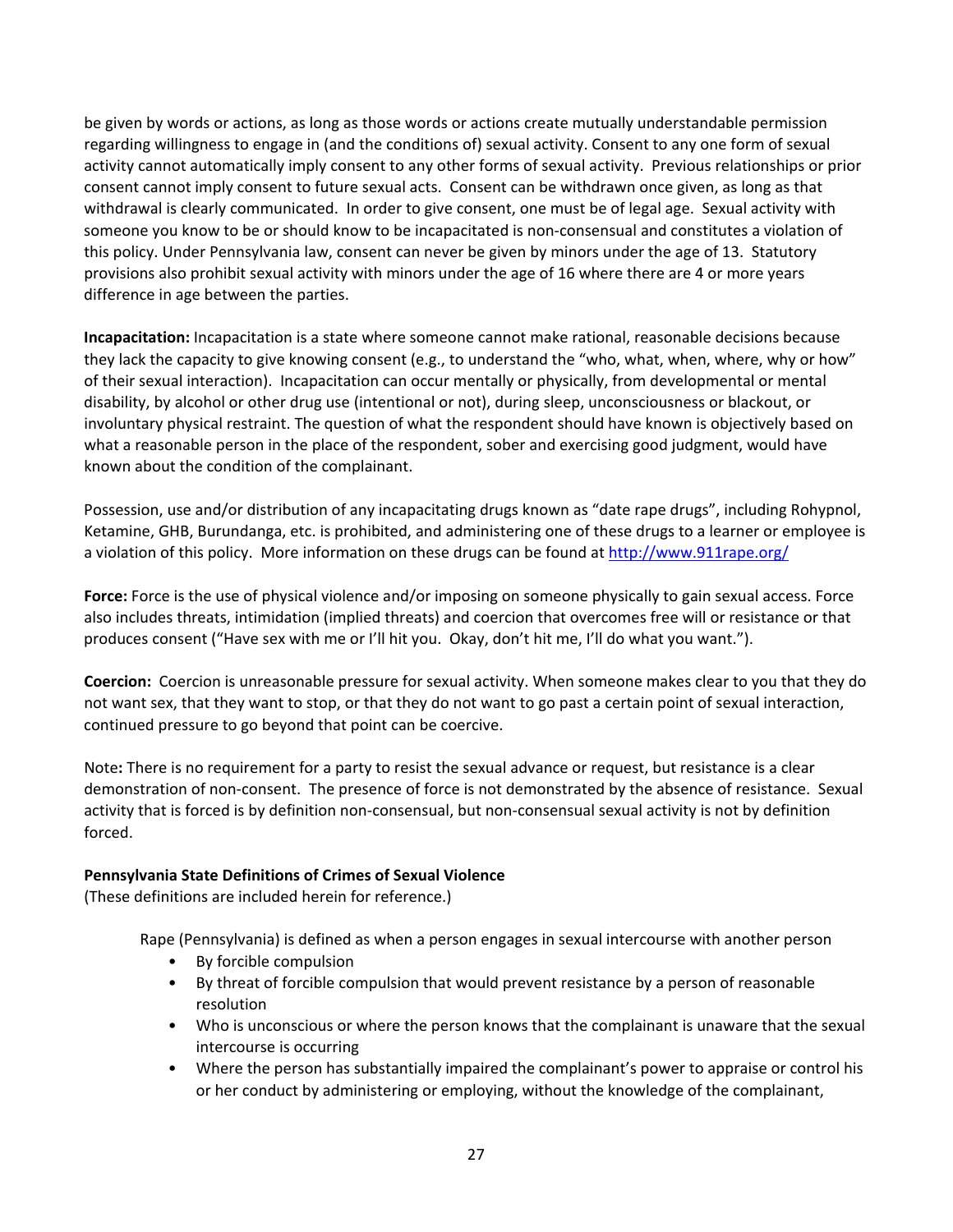drugs, intoxicants or other means for the purpose of preventing resistance

• Who suffers from a mental disability which renders the complainant incapable of consent

Forcible compulsion (Pennsylvania) is defined as compulsion by use of physical, intellectual, moral, emotional or psychological force, either express or implied. The term includes, but is not limited to, compulsion resulting in another person's death, whether the death occurred before, during or after sexual intercourse.

Sexual Assault (Pennsylvania) is when a person engages in sexual intercourse with a complainant without the complainant's consent.

Dating Violence (Pennsylvania) is behavior where one person uses threats of, or actually uses, physical, sexual, verbal or emotional abuse to control the person's dating partner.

Domestic Violence (Pennsylvania) includes felony or misdemeanor crimes of violence committed by a current or former spouse or intimate partner of the victim, by a person with whom the victim shares a child in common, by a person who is cohabitating with or has cohabitated with the victim as a spouse or intimate partner, by a person similarly situated to a spouse of the victim under the Domestic or Family Violence Laws of the jurisdiction in which the crime of violence occurred, or by any other person against an adult or youth victim who is protected from that person's acts under the domestic or family violence laws.

Stalking (Pennsylvania) is (1) engaging in a course of conduct or repeatedly committing acts toward another person, including following the person without proper authority, under circumstances which demonstrate either an intent to place such other person in reasonable fear of bodily injury or to cause substantial emotional distress to such other person; or (2) engaging in a course of conduct or repeatedly communicating with another person under circumstances which demonstrate or communicate either an intent to place such other person in reasonable fear of bodily injury or to cause substantial emotional distress to such other person.

Pennsylvania does not define consent.

For reference to the pertinent state statutes on sex offenses, please see: https://www.legis.state.pa.us/WU01/LI/LI/CT/HTM/18/00.031..HTM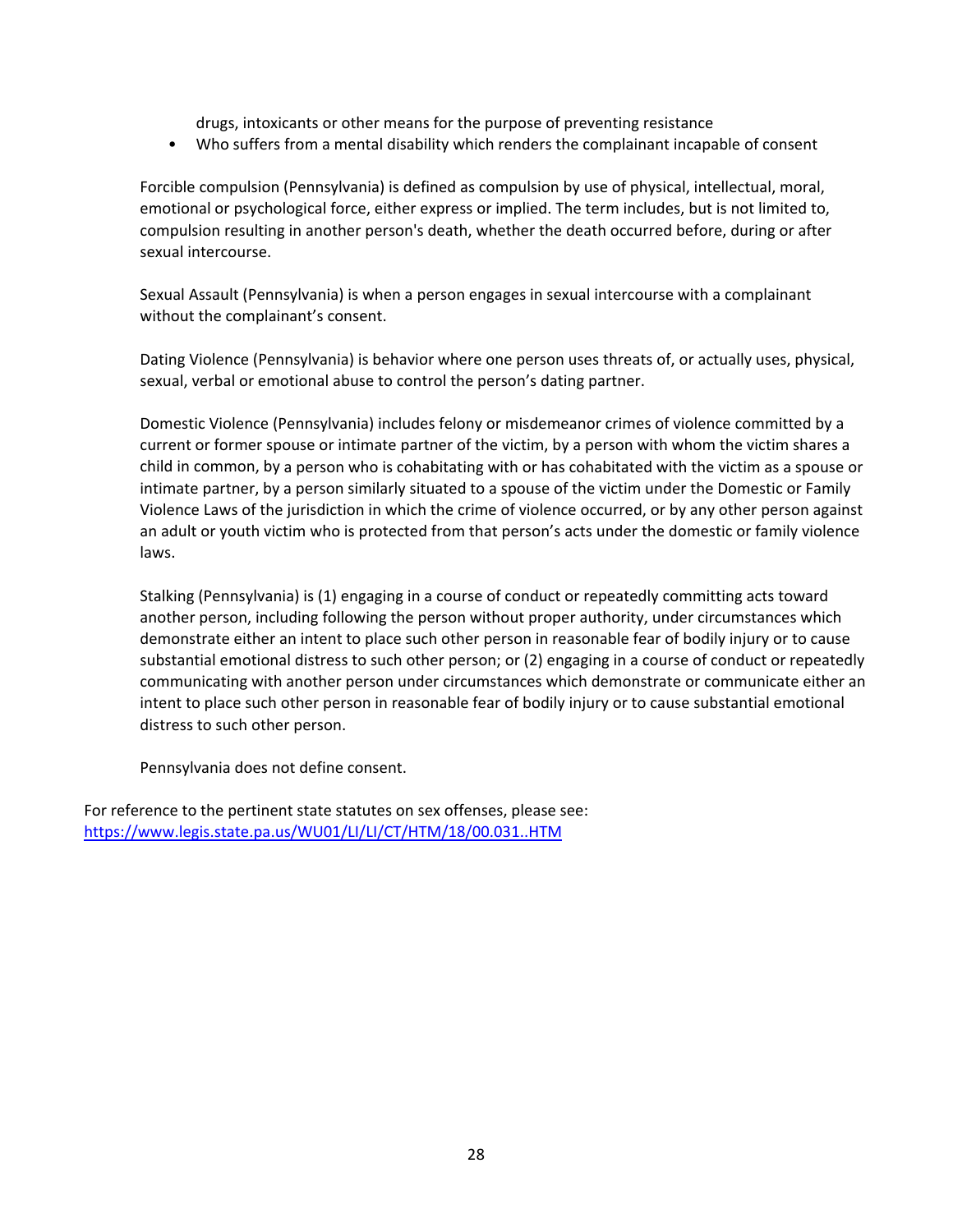### **Appendix B: Pregnant and Parenting Learners**

## **1. Introduction/Purpose**

GCSOM is committed to creating and maintaining a community where all individuals enjoy freedom from discrimination, including discrimination on the basis of sex, as mandated by Title IX of the Education Amendments of 1972. Sex discrimination, which can include discrimination based on pregnancy, marital status, or parental status, is prohibited and illegal in admissions, education programs and activities, hiring, leave policies, employment policies and health insurance coverage. GCSOM hereby establishes a policy and associated procedures for ensuring the protection and equal treatment of pregnant individuals, persons with pregnancy‐related conditions and new parents.

Under the Department of Education's (DOE) Title IX regulations, an institution that receives federal funding "shall not discriminate against any learner or exclude any learner from its educational program or activities, including any class or extracurricular activity, on the basis of such learner's pregnancy, childbirth, false pregnancy, termination of pregnancy, or recovery therefrom." According to the DOE, appropriate treatment of a pregnant learner includes granting the learner leave "for so long a period of time as is deemed medically necessary by the learner's physician," and then effectively reinstating the learner to the same status as was held when the leave began.

Please note that nothing in this policy requires modification of the essential elements of any academic program.

### **2. Definitions**

*Caretaking* ‐ caring for and providing for the needs of a child.

*Medically Necessary* ‐ a determination made by a health care provider (of the learner's choosing) that a certain course of action is in the patient's best health interests.

*Parenting* - the raising of a child by the child's parents in the reasonably immediate post-partum period.

*Pregnancy and Pregnancy‐Related Conditions* ‐ include (but are not limited to) pregnancy, childbirth, false pregnancy, termination of pregnancy, conditions arising in connection with pregnancy and recovery from any of these conditions.

*Pregnancy Discrimination* ‐ includes treating an individual affected by pregnancy or a pregnancy‐related condition less favorably than similar individuals not so affected and includes a failure to provide legally mandated leave or accommodations.

*Pregnant Student/Birth‐Parent* ‐ refers to the learner who is or was pregnant. This policy and its pregnancy‐ related protections apply to all pregnant persons, regardless of gender identity or expression.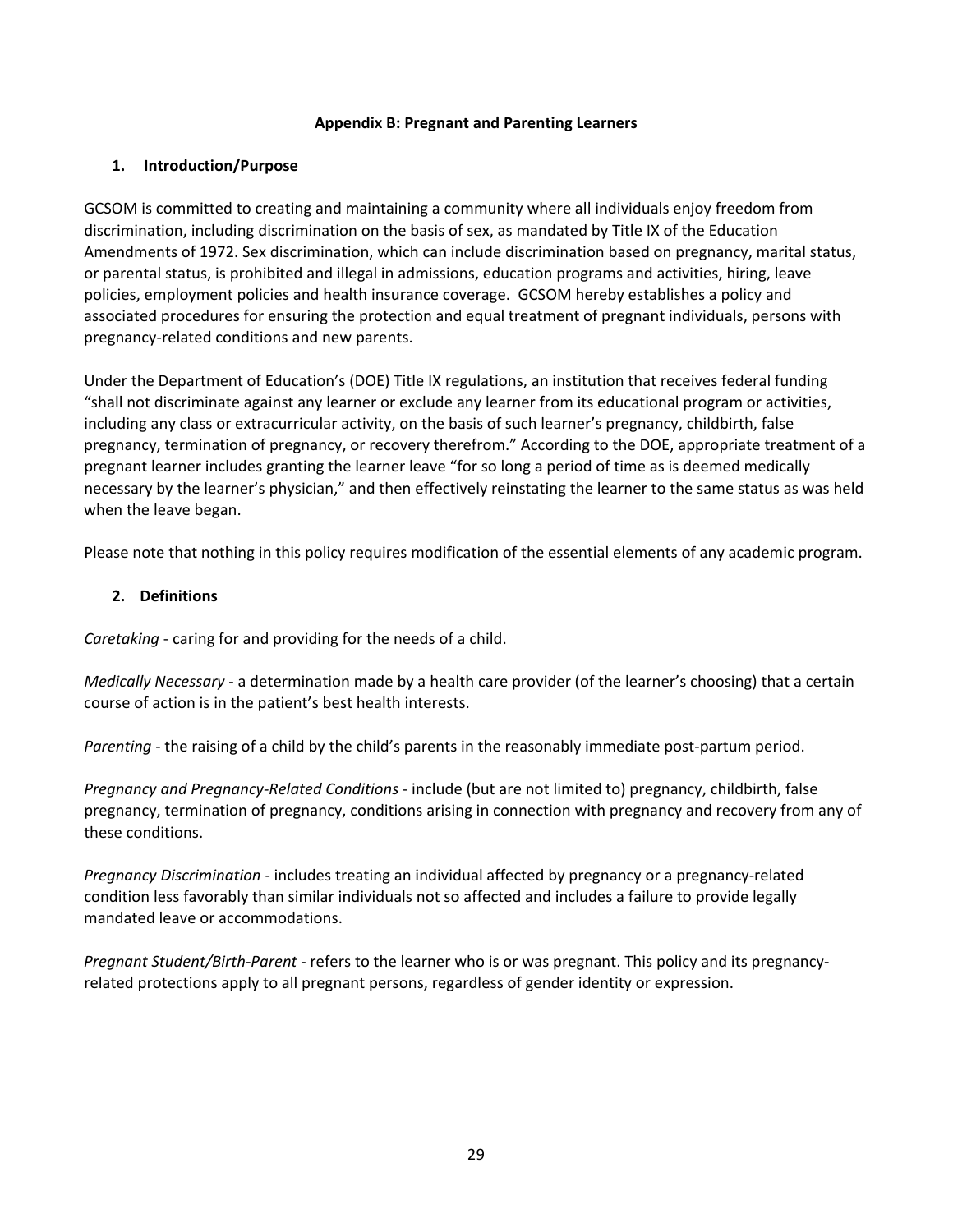### **3. Policy**

### **Pregnancy Related Leaves of Absences (LOAs)**

As long as learners can maintain appropriate academic progress, faculty, staff or other GCSOM employees will not require them to take a leave of absence or withdraw from or limit their studies as the result of pregnancy, childbirth or related conditions.

Enrolled learners may elect to take a leave of absence because of pregnancy and/or the birth, adoption or placement of a child. Learners taking a leave of absence under this policy should provide notice of the intent to take leave 30 calendar days prior to the initiation of leave, or as soon as practicable.

Under GCSOM's *Policy on Leave of Absence*, a medical student may request a leave of absence (LOA) for a minimum of one month and a maximum of one year. The leave term may be extended in the case of extenuating circumstances or medical necessity. The time approved for the LOA will be applied to the maximum seven‐year limit to complete a Medical Degree. Under the *Policy on Graduate Leave of Absence*, a learner may request a LOA for a period of up to one year.

GCSOM may grant a medical leave to a learner upon the written recommendation of a physician or other relevant health care provider that such leave is considered necessary for the learner's emotional, mental or physical health. Upon their return, the learner must provide documentation from a physician or other health care provider that they are medically cleared to return to their studies. Please see the *Policy on Leave of Absence* or the *Policy on Graduate Leave of Absence* for further information.

To the extent possible, GCSOM will take reasonable steps to ensure that pregnant learners who take a medical LOA, return to the same position of academic progress that they were in when they took leave, including no tuition penalty and access to the same course catalog that was in place when the leave began. However, a learner may be required to shift course order or join a subsequent cohort when returning from leave. Learners are encouraged to work with the faculty members and GCSOM's support systems to devise a plan for how to best address the conditions as pregnancy progresses, anticipate the need for leaves, minimize the academic impact of their absence and get back on track as efficiently and comfortably as possible. The Title IX Coordinator will assist with plan development and implementation as needed.

Learners who elect to take leave under this policy may register under an inactive/on leave, etc. status to continue their eligibility for certain benefits. While registered under that status, learners who choose to take a leave of absence under this policy can elect to keep their health insurance coverage, subject to the payment of applicable fees.

Continuation of scholarship or similar GCSOM‐sponsored funding during the leave term will depend on the learner's registration status and the policies of the funding program regarding registration status. Learners will not be negatively impacted by or forfeit their future eligibility for a scholarship or similar GCSOM‐supported funding by exercising their rights under this policy.

In the case of adoption or placement of a child or to take a LOA after the birth of a child that is longer than is medically necessary, a learner may request a LOA for parenting or caretaking, which will be granted at GCSOM's discretion. The learner may be asked to provide documentation verifying the date of birth or placement of the child. (Please refer to the *Leave of Absence Policy*.)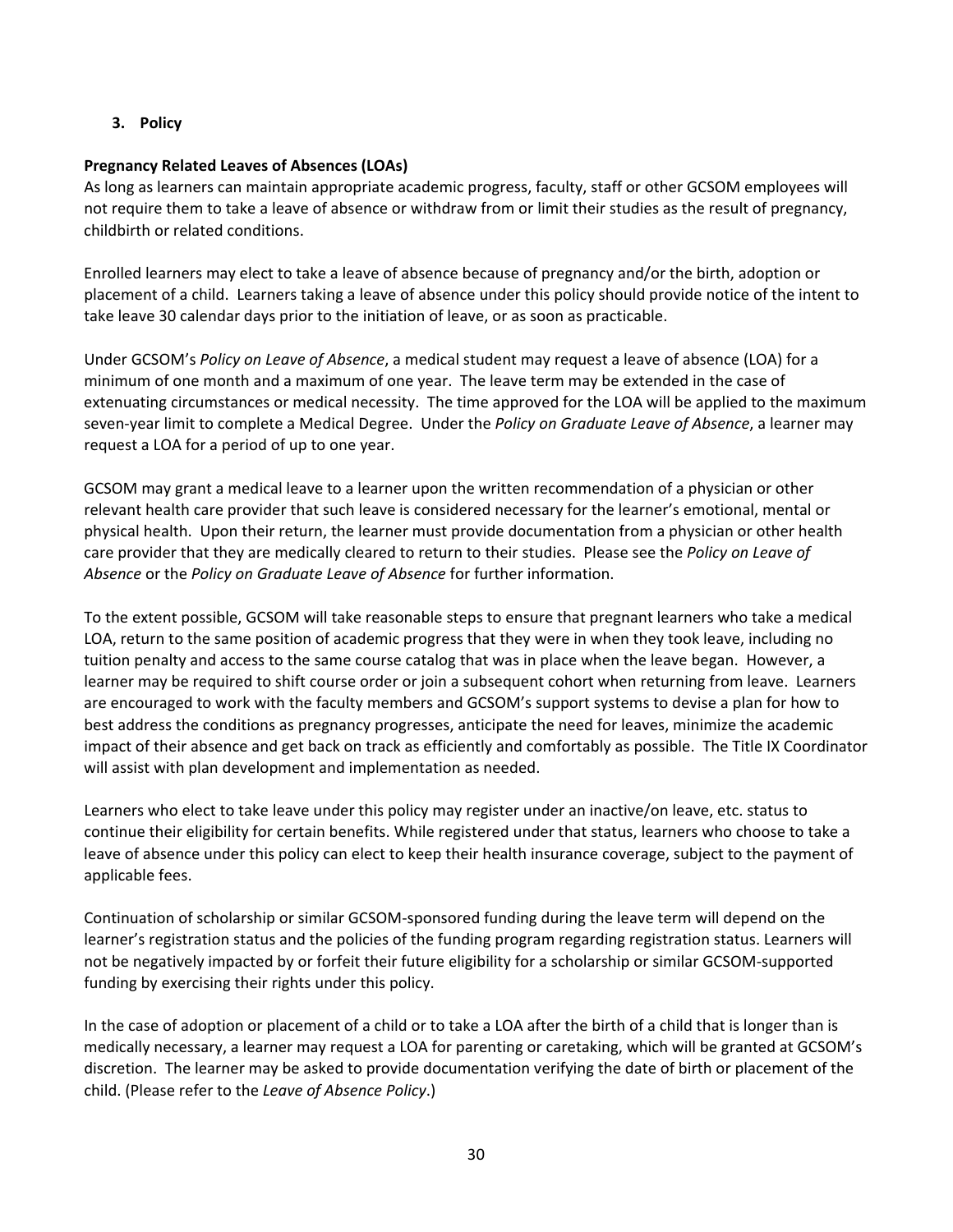### **PREGNANCY‐RELATED EXCUSED ABSENCES FOR MEDICAL STUDENTS**

Note: M3 refers to third‐year medical students; M4 refers to fourth‐year medical students.

Under GCSOM's *Policy on Class Attendance and Excused Absences*, a learner may be excused from class or clinical activities to seek medical and/or mental health services, but the learner must contact his/her individual instructor(s) to provide notification of the absence with as much advance notice as possible. Irrespective of the instructor's attendance policy, the school will excuse a learner's pregnancy-related absences as long as a doctor deems them to be medically necessary. Learners must provide written documentation from their health care providers. Please see the *Policy on Class Attendance and Excused Absences* for further information.

Absence from any M3 academic activities requires prior approval one week in advance (except in cases of illness or emergency) from the Regional Assistant Dean and/or the Regional Dean. The form "M3 Student: Request for Excused Absences" is available on the Portal. Learners are allowed 7 days of excused absences during the M3 year (with limitations by rotation length) and must make up any additional excused absences. Please see the *Policy on Class Attendance and Excused Absences* for further information.

Absence from any M4 academic activities requires prior notification to the M4 Educational Specialist and prior approval (except in cases of illness or emergency) from the Regional Dean. Learners are not allowed more than 2 excused absence days during any 4‐week course and no more than 1 excused absence during any 2‐week course. Please see the *Policy on Class Attendance and Excused Absences* for further information.

### **PREGNANCY‐RELATED EXCUSED ABSENCES FOR GRADUATE STUDENTS**

Per the *Policy on Graduate Class Attendance*, the attendance policy for each course activity is at the discretion of the Course Director. Please see the *Policy on Graduate Class Attendance* for further information.

### **PREGNANCY‐RELATED REASONABLE ADJUSTMENTS**

To ensure a pregnant learner's access to its educational programs, GCSOM will make adjustments to its regular programs that are reasonable and responsive to the learner's temporary pregnancy status. Pregnant learners should contact the Title IX Coordinator to request adjustments. The Title IX Coordinator will determine whether such adjustments are reasonable and responsive and will work with faculty members and/or the administration to implement reasonable adjustments.

The Title IX Coordinator will communicate all requests under this policy to the learners' academic advisors and coordinate accommodation‐related efforts with the advisors/Curriculum Office/regional team unless the learner specifically requests that their advisors be excluded. Learners are encouraged to work with their advisors, faculty members and/or regional team to reschedule course assignments, lab hours, examinations or other requirements, and/or to reduce their overall course load, as appropriate once authorization is received from the Title IX Coordinator. If, for any reason, caretaking/parenting learners are not able to work with their advisors/faculty members/regional team to obtain appropriate modifications, learners should alert the Title IX Coordinator as soon as possible for help facilitating needed accommodations and modifications.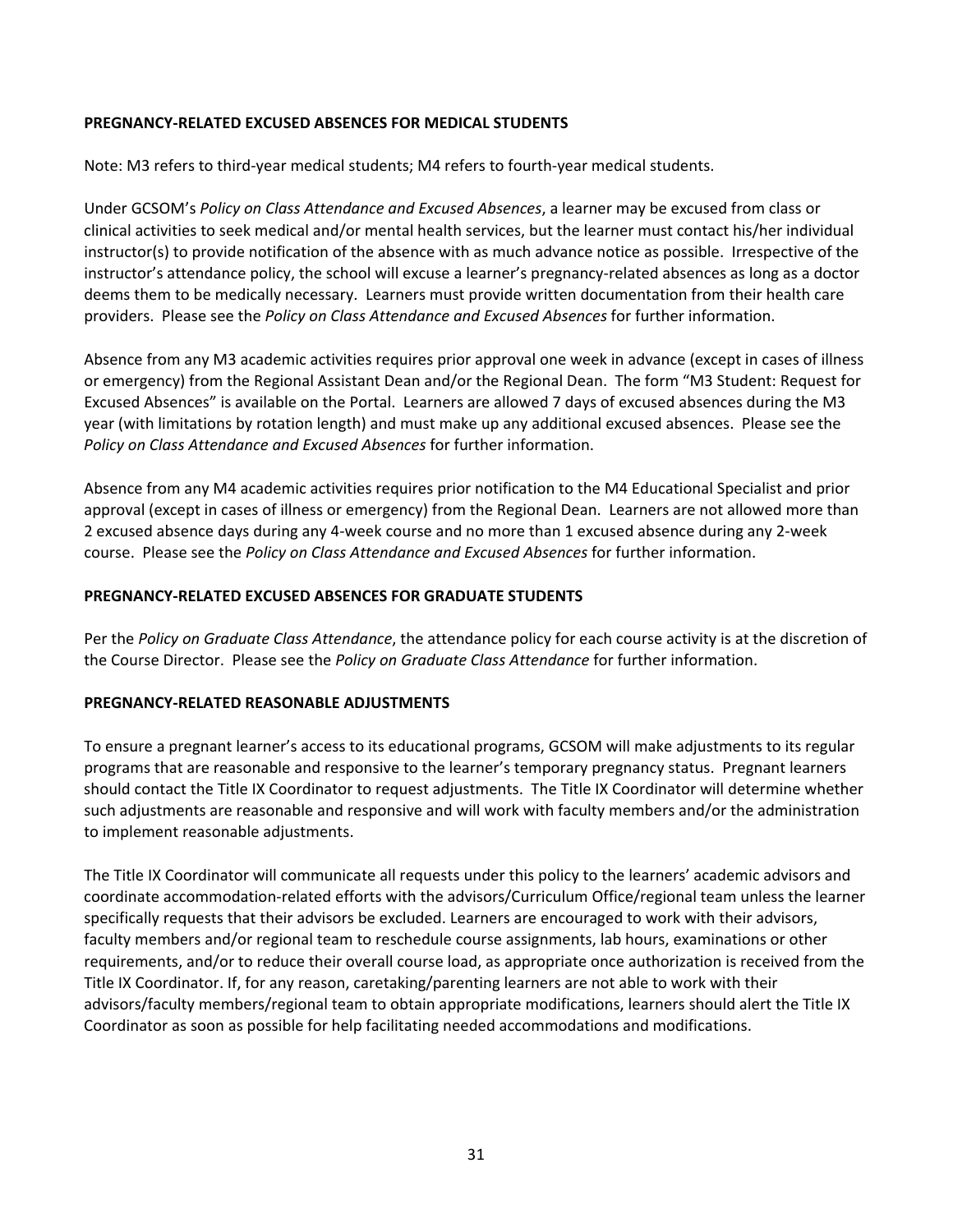The benefits and services provided to learners affected by pregnancy will be no less than those provided to learners with temporary medical conditions, and pregnant learners cannot be channeled into an alternative program or school against their wishes.

The timeframe for implementing adjustments will vary depending on the nature of the request. Learners should request adjustments as far in advance as possible, because GCSOM may be limited in its ability to impact or implement adjustments immediately. Adjustments are never implemented retroactively.

**Reasonable adjustments** may include, but are not limited to:

- Providing accommodations requested by a pregnant learner to protect the health and safety of the learner and/or the pregnancy (such as allowing the learner to maintain a safe distance from hazardous substances)
- Making modifications to the physical environment (such as accessible seating)
- Providing mobility support
- Making academic adjustments such as extending deadlines and/or allowing the learner to make up tests or assignments missed for pregnancy‐related absences. (Please see the *Policy on Class Attendance and Excused Absences* for further information.)
- Offering remote learning options (if available)
- Implementing incomplete grades for classes that will be resumed at a future date
- Allowing breastfeeding learners reasonable time and space to pump breast milk in a location that is private, clean and reasonably accessible. Bathroom stalls do not satisfy this requirement
- Nothing in this policy requires modification to the essential elements of any academic program, although GCSOM will consider effective alternatives for meeting the essential elements if available

## **PREGNANCY‐RELATED DISABILITIES UNDER ADA, SECTION 504**

Complications resulting from pregnancy may be considered disabilities under the Americans with Disabilities Act (ADA) and Section 504 (pregnancy-related disabilities). For example, while the list is not exhaustive, the following pregnancy-related complications may qualify as disabilities: anemia, sciatica, carpal tunnel syndrome, gestational diabetes, severe nausea, abnormal heart rhythms, swelling, pelvic inflammation, disorders of the uterus and cervix, preeclampsia and depression. However, a pregnancy, by itself, is not considered a disability under the ADA or Section 504 of the Rehabilitation Act. Learners with complications resulting from pregnancy, like any learner with a disability, may be entitled to reasonable accommodations. Learners should consult *GCSOM Student – Policy and Procedures for Disability Services* and may seek the assistance of the Title IX Coordinator or the Coordinator of Accessibility Services in the Center of Learning Excellence.

### **CONFIDENTIALITY**

Information about pregnant learners' requests for adjustments or LOAs will be shared with faculty and staff only to the extent necessary to provide the reasonable adjustment. Faculty and staff will regard all information associated with such requests as private and will not disclose this information unless necessary. Administrative responsibility for these adjustments lies with the Title IX Coordinator, who will maintain all appropriate documentation related to accommodations.